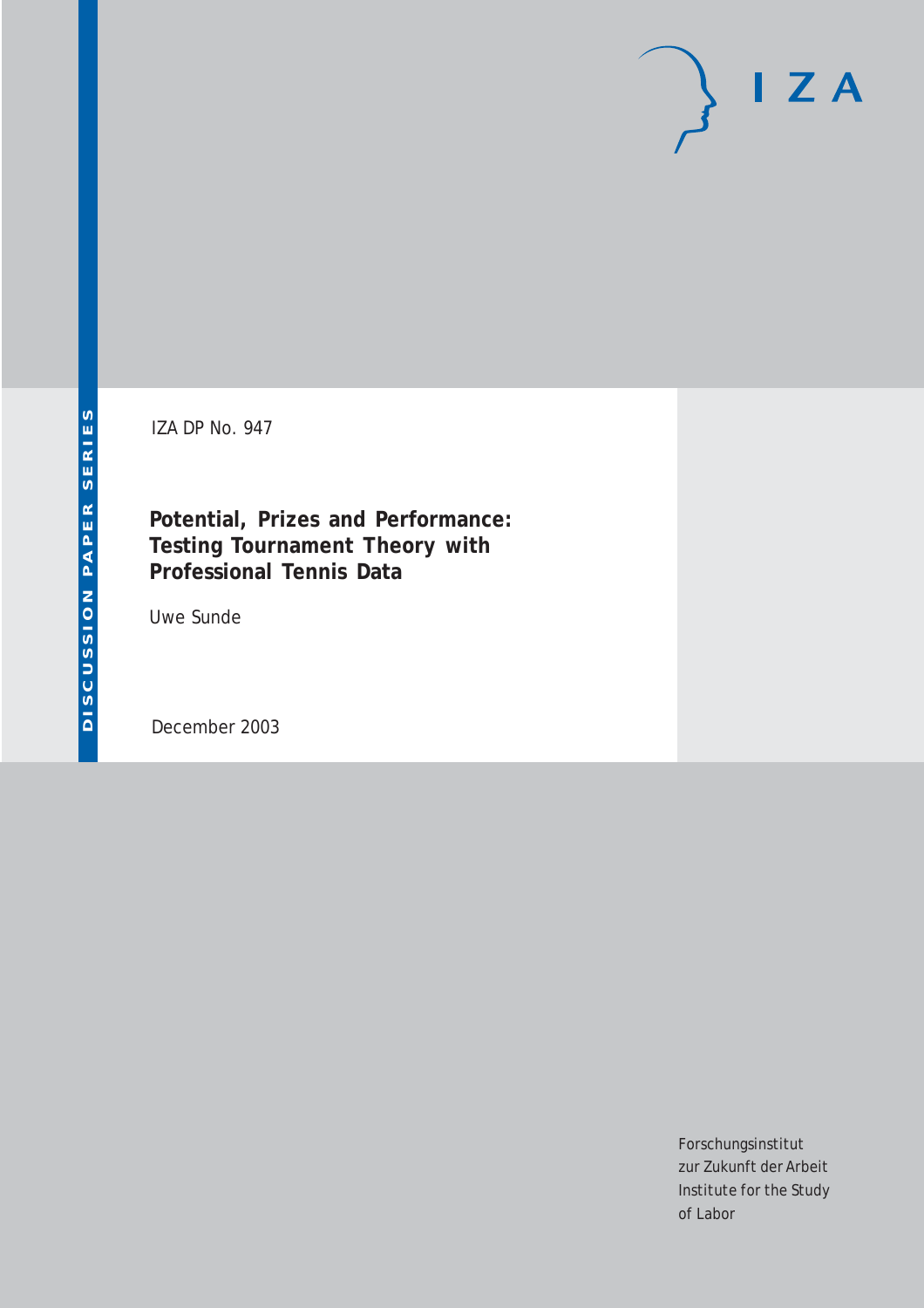# **Potential, Prizes and Performance: Testing Tournament Theory with Professional Tennis Data**

**Uwe Sunde**  *IZA Bonn* 

Discussion Paper No. 947 December 2003

IZA

P.O. Box 7240 D-53072 Bonn Germany

 $Tel + 49-228-3894-0$ Fax: +49-228-3894-210 Email: [iza@iza.org](mailto:iza@iza.org)

This Discussion Paper is issued within the framework of IZA's research area *General Labor Economics.* Any opinions expressed here are those of the author(s) and not those of the institute. Research disseminated by IZA may include views on policy, but the institute itself takes no institutional policy positions.

The Institute for the Study of Labor (IZA) in Bonn is a local and virtual international research center and a place of communication between science, politics and business. IZA is an independent, nonprofit limited liability company (Gesellschaft mit beschränkter Haftung) supported by Deutsche Post World Net. The center is associated with the University of Bonn and offers a stimulating research environment through its research networks, research support, and visitors and doctoral programs. IZA engages in (i) original and internationally competitive research in all fields of labor economics, (ii) development of policy concepts, and (iii) dissemination of research results and concepts to the interested public. The current research program deals with (1) mobility and flexibility of labor, (2) internationalization of labor markets, (3) welfare state and labor market, (4) labor markets in transition countries, (5) the future of labor, (6) evaluation of labor market policies and projects and (7) general labor economics.

IZA Discussion Papers often represent preliminary work and are circulated to encourage discussion. Citation of such a paper should account for its provisional character. A revised version may be available on the IZA website ([www.iza.org](http://www.iza.org/)) or directly from the author.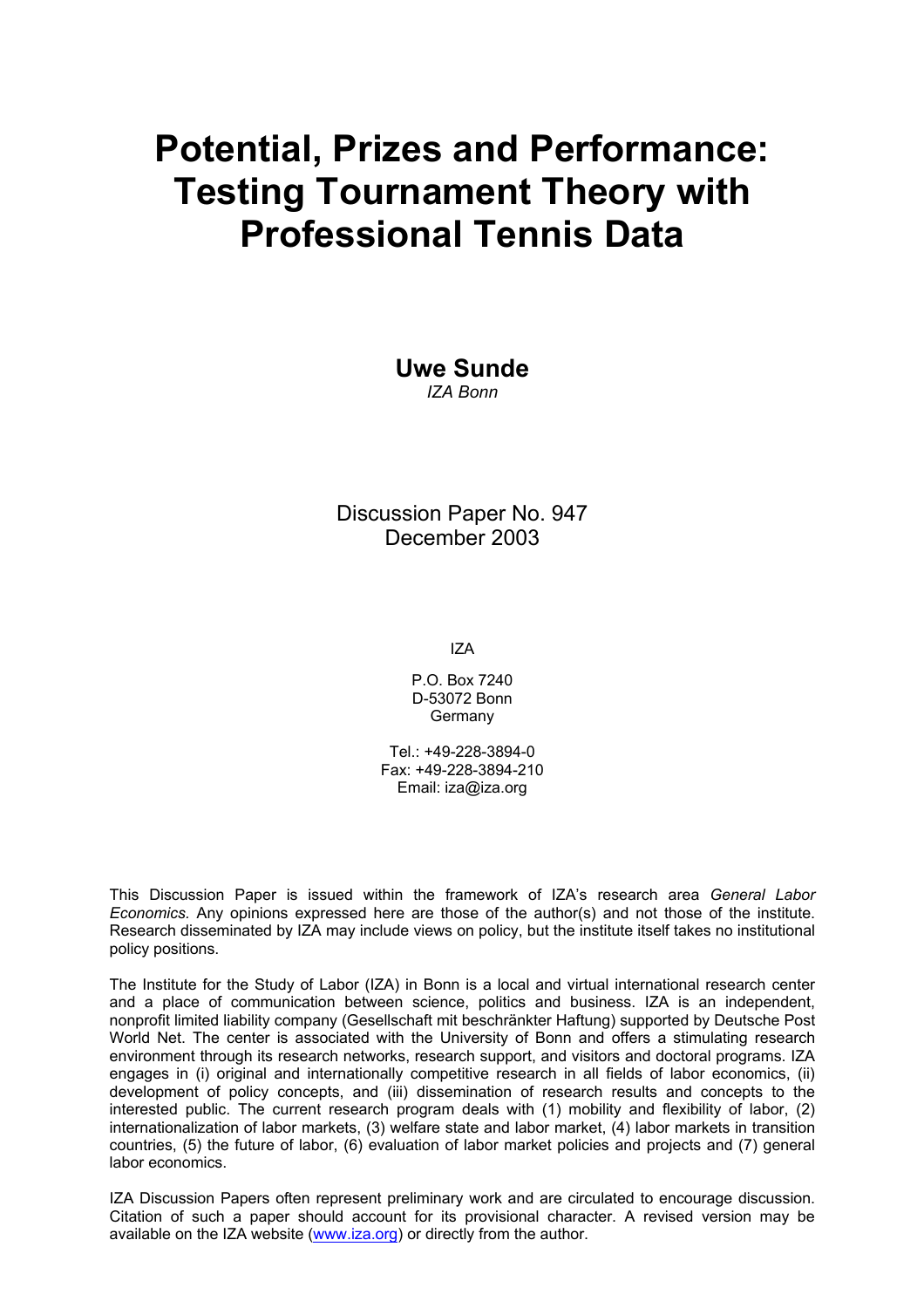IZA Discussion Paper No. 947 December 2003

## **ABSTRACT**

## **Potential, Prizes and Performance: Testing Tournament Theory with Professional Tennis Data**[∗](#page-2-0)

This paper tests two hypotheses from the theory of elimination tournaments: *(i)* that uneven tournaments, where the contestants are *ex ante* heterogeneous, entail lower effort exertion; this is a prediction from agency theory that has not been tested empirically before; and *(ii)* whether incentives set through prizes matter for effort exertion; this assumption underlies any agency theory about elimination tournaments, and has been empirically tested in other contexts. The evidence obtained with data from professional tennis tournaments supports both the assumption that incentives matter, as well as the theoretical implications concerning uneven tournaments among heterogeneous contestants.

JEL Classification: J41, J33, M12

Keywords: elimination tournaments, uneven tournaments, incentives in tournaments, tennis

Uwe Sunde IZA P.O. Box 7240 53072 Bonn Germany Tel.: +49 228 3894 221 Email: [sunde@iza.org](mailto:sunde@iza.org)

 $\overline{a}$ 

<span id="page-2-0"></span><sup>∗</sup> I am grateful to Michael Bognanno, Dan Hamermesh, Christine Harbring, Bob Hutchens, Matthias Kräkel, Jan van Ours and Ken Troske and seminar participants at IZA for helpful discussions, and Georgios Tassoukis for support with the collection of the data.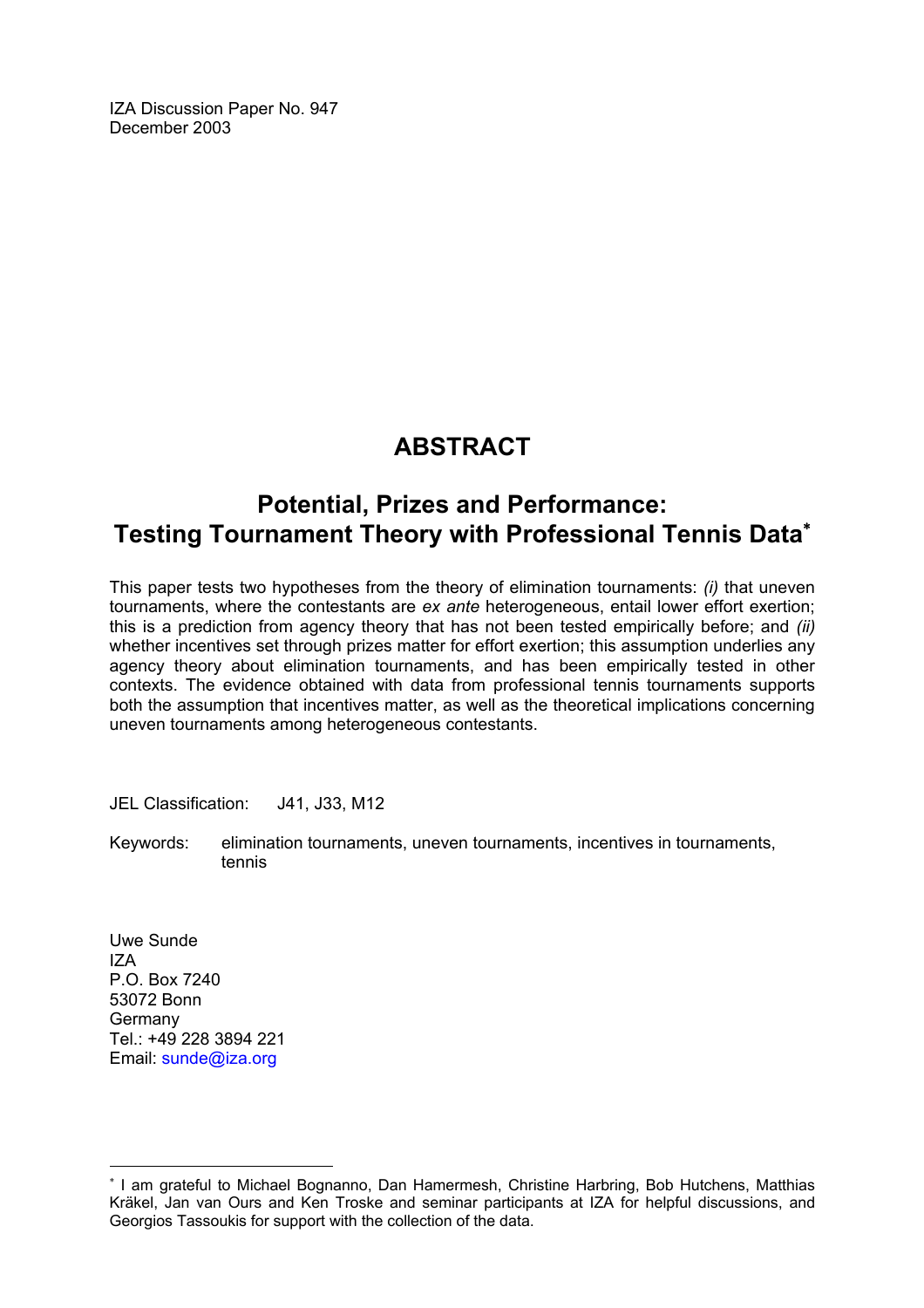#### **1 Introduction**

Apart from selecting the most able workers for particular positions through tournaments, firms frequently use promotion tournaments to provide their workers with incentives. One of the major advantages of tournaments compared to other performance enhancing policies is that already an ordinal outcome measure is sufficient to determine the winner of the tournament. Moreover, tournaments require firms to commit to the promotion of the winner. A rapidly growing economic literature examines the incentive effects implied by the design of promotion tournaments. Prendergast (1999) provides a recent survey of the relevant contributions. According to the basic theoretical framework, pay for a given position in the hierarchy is fixed *ex ante* by the firm, and increases with the hierarchical level of a job. A group of workers or agents competes for promotion in order to win the prize of a higher salary associated to that position. The relatively best performing candidate wins the tournament and gets the reward of a higher salary. The essential assumption of agency theory in this context is that agents can affect the probability of being promoted and winning the prize through their actions. The prize in form of the (expected) rise in salary when being promoted to the next level, and the possibility to participate in another promotion round, provides incentives to exert effort on the current job: The higher the prize to be won, the larger the incentive for an agent to try to win it. As an implication, Rosen (1986) shows that prizes at the final stage of a hierarchy have to offer an extra reward to maintain performance incentives throughout the entire hierarchy (or tournament), leading to concentration of rewards in top ranks. The theory on elimination tournaments predicts that the total amount of effort exerted in the course of a tournament is highest when the contestants are homogeneous, see Lazear and Rosen (1981), Rosen (1986), and Prendergast (1999). Uneven tournaments, where one contestant is *ex ante* stronger than the other(s), result in lower effort. Intuitively, the larger the initial disadvantage of a contestant, the more costly it is for him in terms of effort to compensate the handicap. On the other hand, a relatively strong player knows about his head start advantage and can reduce his efforts without endangering his success prospects.

While the assumption of performance incentives through prizes is intuitive, empirical, nonexperimental evidence supporting this assumption is scarce.<sup>1</sup> Ehrenberg and Bognanno (1990a, 1990b) were the first to use data from golf tournaments in order to test whether incentives matter at all. Overall, they find that the prize money at stake has a significantly positive impact on the concentration and effort players exert, as measured by lower scores needed to complete a

<sup>&</sup>lt;sup>1</sup> There exists evidence from laboratory experiments, starting with Bull, Schotter, and Weigelt (1987).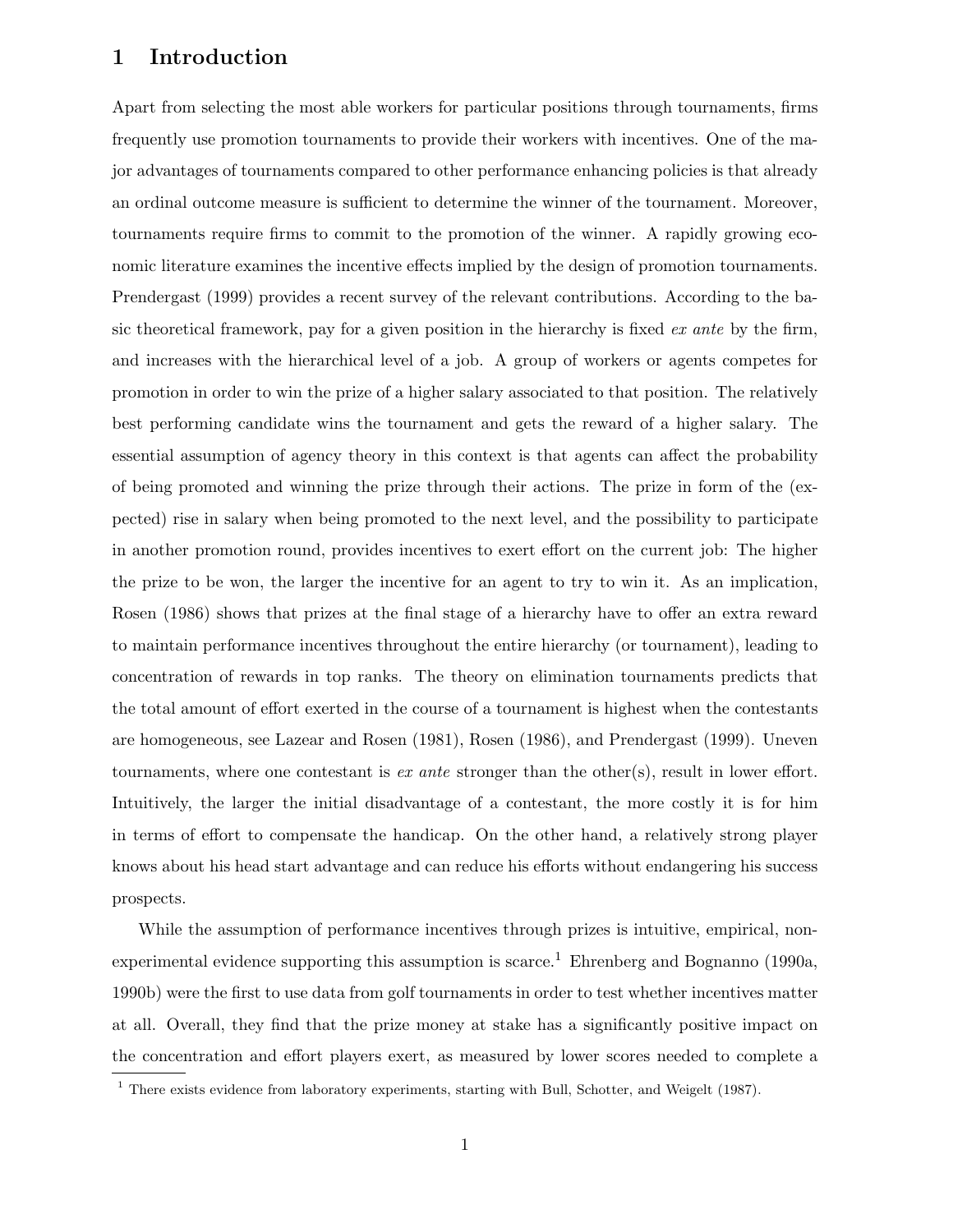round.<sup>2</sup>

For the implication that incentives and hence effort should be lower in uneven tournaments with heterogeneous contestants, there exists no empirical evidence at all. While Rosen (1986) merely simulates his model to illustrate the effects of heterogeneity of contestants on effort exertion, Abrevaya (2002) examines the determinants of match winning probabilities of *ex ante* unequal players in ladder tournaments using data from professional bowling. However, this study does not consider the issue of effort exertion.<sup>3</sup> Given that, according to the theories proposed, the major motivation for firms to design promotion tournaments is to provide workers with incentives for effort exertion, and given that in reality tournaments among heterogeneous contestants are the rule, while homogenous contestants are the exception, the lack of evidence for the consequences of heterogeneity among contestants calls for an empirical examination of the theoretical predictions. Moreover, knowledge about the incentive effects of heterogeneity is crucial for the optimal design of tournaments in terms of handicaps for heterogeneous players.

This paper provides empirical tests of the theory on tournaments using data from the final two rounds of the most prestigious tennis tournaments for professionals from the Association of Tennis Professionals (ATP). In particular, I test the following two hypotheses: (1) Higher *ex ante* heterogeneity in the strength of contestants reduces the effort that both players, the favorite and the underdog, exert to win the respective tournament, i.e. the match, and, eventually achieve the highest level, i.e. win the tennis tournament; and (2), higher prize money in a tournament leads to higher effort of the contestants in a tournament, i.e. a tennis match.

Tennis data are particularly suited to investigate incentive effects in uneven tournaments: They perfectly resemble the setting of a two-person tournament, the simplest possible tournament framework allowing for the clearest theoretical predictions. The consideration of evidence for tournaments among only two contestants has several advantages. The strategic interactions in tournaments of only two contestants are clear, no complex issues such as strategic support

<sup>&</sup>lt;sup>2</sup> The robustness of this finding has subsequently been challenged by Orszag (1994), who shows that, for comparable golf data from a different season, the relationship between prize and scores fails to hold, and attributes the earlier findings to spurious effects mainly driven by weather conditions. Another test for the effects of prize incentives was conducted by Becker and Huselid (1992) for professional NASCAR drivers. Eriksson (1999) and Bognanno (2001) conduct empirical tests of implications of tournament theory using firm-level data and broadly find results supporting theoretical predictions, such as wider pay dispersion enhancing performance or higher prizes being necessary to sustain incentives in larger tournaments.

<sup>&</sup>lt;sup>3</sup> Experimental studies dealing with uneven tournaments include Bull, Schotter, and Weigelt (1987), Schotter and Weigelt (1992). However, while these experimental studies are either concerned with testing whether individuals' effort choices match theoretical predictions, or with the effects of prize variations on effort in uneven tournaments, none of them directly tests the effects of changes in the extent of heterogeneity on effort. The only related non-experimental empirical evidence coming to mind regards findings that political campaign spending is usually higher in constituencies where the outcome is expected to be closer, see Snyder (1989), Levitt (1994) and the references therein.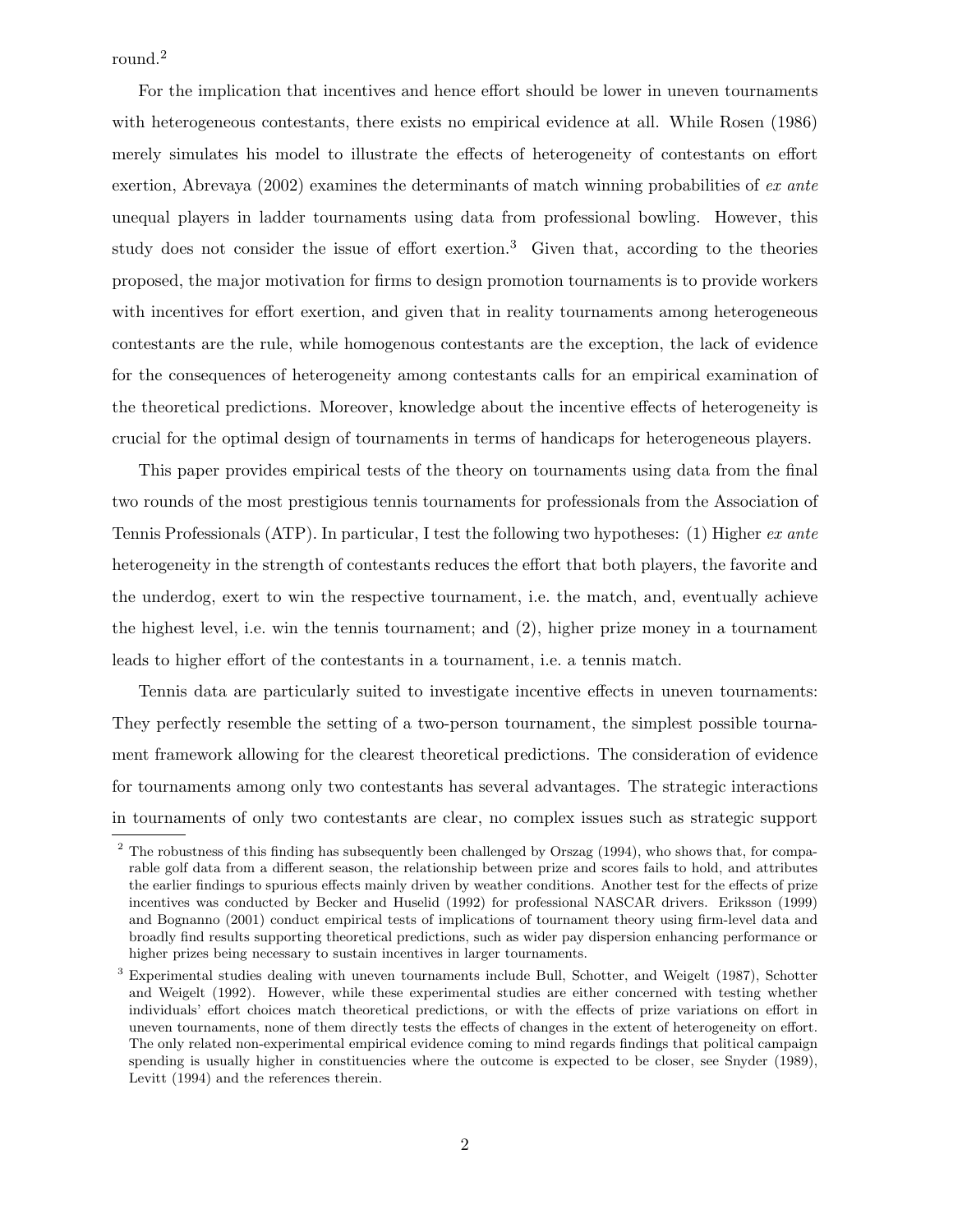of some, and abatement of other contestants, endogenous coalition formation and so on have to be considered. Sabotage and other undesired actions and side-effects of tournaments are minimized in two-person tournaments, which generally allow for a better supervision than tournaments with many contestants. Moreover, all these problems, including collusion, sabotage etc., can be savely excluded to play a role in tennis data. Two-person elimination tournaments are frequently encountered in reality. Apart from sports, where two-person (or two-team) tournaments are widespread, very often only two contestants or candidates battle for an analogue to promotion in an economic context, for example for positions in top-level management, for the acceptance of a bid in precurement auctions, etc. Moreover, tournaments in reality are virtually always uneven. Hence, evidence for the effects of prizes and heterogeneity on incentives from two-person tournaments is of general interest. Even more so, since the same mechanisms to be empirically investigated here are likely to arise also in tournaments with numerous participants.

The structure of information available in tennis data closely resembles the structure and requirements of information in theoretical models. Prizes are known for each tournament, and on each stage. The strength of players can be inferred from their position in the world ranking prior to the respective tournament, allowing to construct a measure of the heterogeneity of the contestants in a tennis match. Such an objective and permanently up-to-date measure of heterogeneity of contestants such as the ranking information in tennis is generally not available in other data, e.g. from firms, rendering tennis data particularly adequate for testing hypotheses about the effects of heterogeneity in tournaments. Rankings and prizes in the data are predetermined and common knowledge *ex ante*, that is before a match begins, fulfilling the theoretical requirements and avoiding problems of endogeneity. Moreover, unlike in the context of intermediate-level firm data, tennis tournaments end with the final. Thus, prize money for reaching and/or winning the final is a good proxy for the prize of winning the elimination tournament implied by matches on the two last rounds of tennis tournaments. No dynamic effects or long-term income streams over uncertain time horizons, which are unobservable to the econometrician, but which are crucial in the context of real-world data from firms, have to be taken into account.<sup>4</sup> Taken together, these features make data from professional tennis particularly suited to test the mentioned issues in tournament theory.

The next section briefly discusses the data, section 3 introduces the empirical framework, and section 4 presents the results. In section 5, two alternative approaches allowing to isolate

<sup>&</sup>lt;sup>4</sup> Of course, incentives to win are also likely to be affected e.g. by the prospects of advertizing contracts, which are more likely to be offered to the winner of a tennis tournament, or players with the best world ranking. However, the value of these contracts to the players is difficult to observe.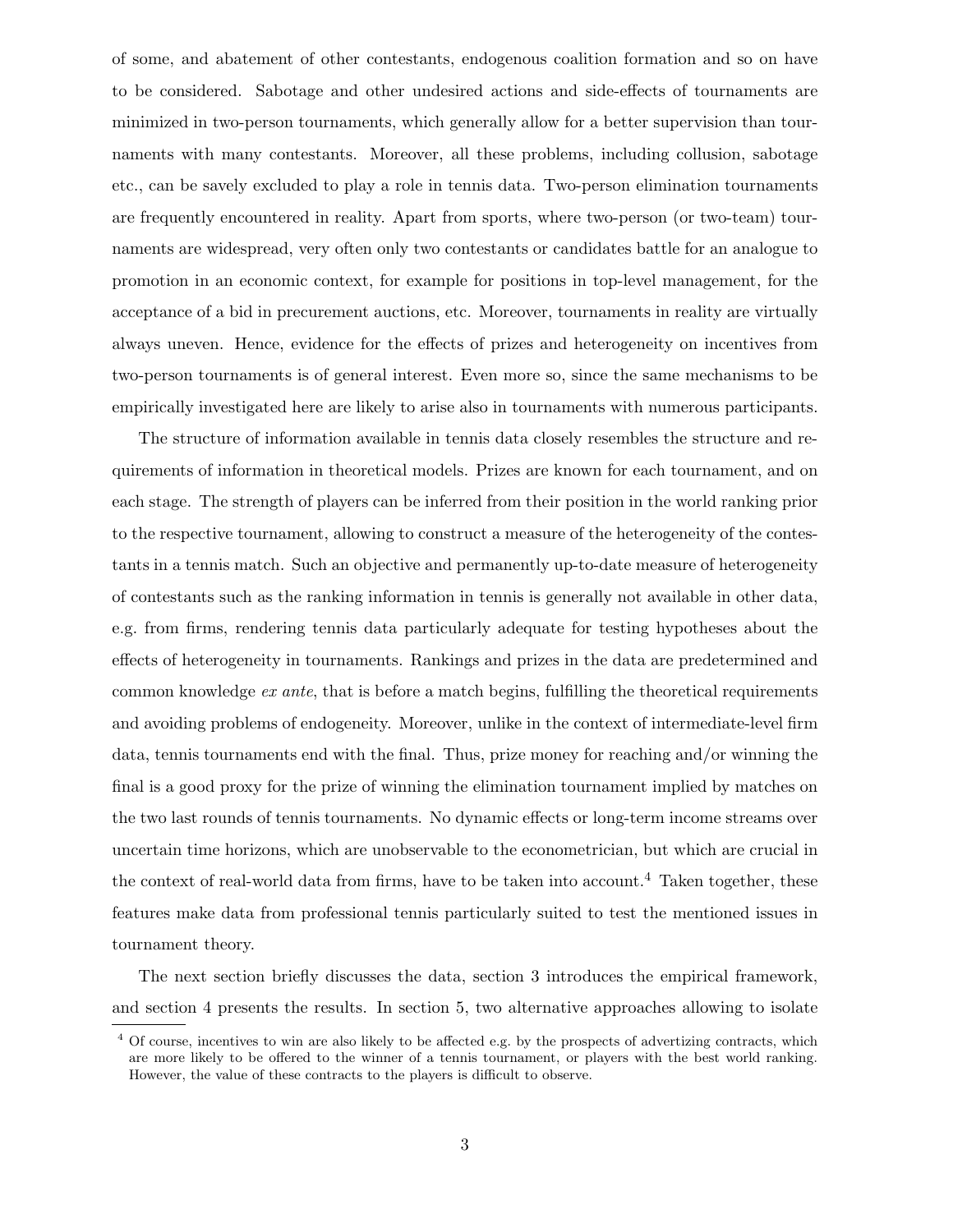the effects of heterogeneity on incentives from other mechanisms at work are discussed, and the robustness of the results is examined. Section 6 concludes.

#### **2 Data from Professional Tennis Tournaments**

For the empirical analysis, I use data from tournaments for male tennis professionals provided by the (ATP).<sup>5</sup> The data comprise 156 tournaments for male's singles of the most and second most prestigious categories, Grand Slam and Master Series tournaments, between 1990 and 2002. In particular, the data stem from the four Grand Slam tournaments per year: Australian Open (Melbourne), Roland Garros (Paris), U.S. Open (New York), and Wimbledon. Additionally, the following eight Masters tournaments are included in the data: Cincinnati, Hamburg, Monte Carlo, Montreal, NASDAQ-100 (Miami), Pacific Life (Indian Wells), BNP Paribas (Paris), and Rome. Available tournament information includes soil of the courts, the season and month of the tournament, the size of the tournament in terms of the total number of participating players, and the total prize money to be won in the tournament. For each tournament and year, the data contain detailed match information for the final two rounds, that is for semifinals and finals. By considering only the two final rounds of a tennis tournament, the semifinals and the final, I rule out potential sorting or selection issues implied by initial seeding rules of a tennis tournament, ensuring considerable and random variation in the relative strength of contestants. On the other hand, the data allow to investigate the effects of the stage of the tournament, last but one versus final round, on performance incentives. The available information includes the names of the respective players as well as their current ranking in the ATP Champion's Race,<sup>6</sup> the numbers of points and sets won by each player in each respective match, and the identity of the winner of each match. Unfortunately, some matches lack information on the games won by each of the players, or they end before the rules would indicate a winner, e.g. due to injury. Eliminating such matches leaves a total of 460 matches comprising 920 observations for individual players. Table 1 contains relevant summary statistics.

<sup>5</sup> Data and relevant links are available on the internet under http://www.atptennis.com.

<sup>6</sup> I use rankings in the so-called 'ATP Champion's Race', where players are ranked according to their total points from Grand Slam and Masters tournaments as well as their result in the Masters Cup and their five best results from International Series Tournaments in a given calender year, see http://www.atptennis.com. Missing rankings are replaced by the last available ranking, possibly from the previous year. Note that the lower the rank, the better a player, i.e. the player ranked 1 had the best performance of all tennis professionals over the year.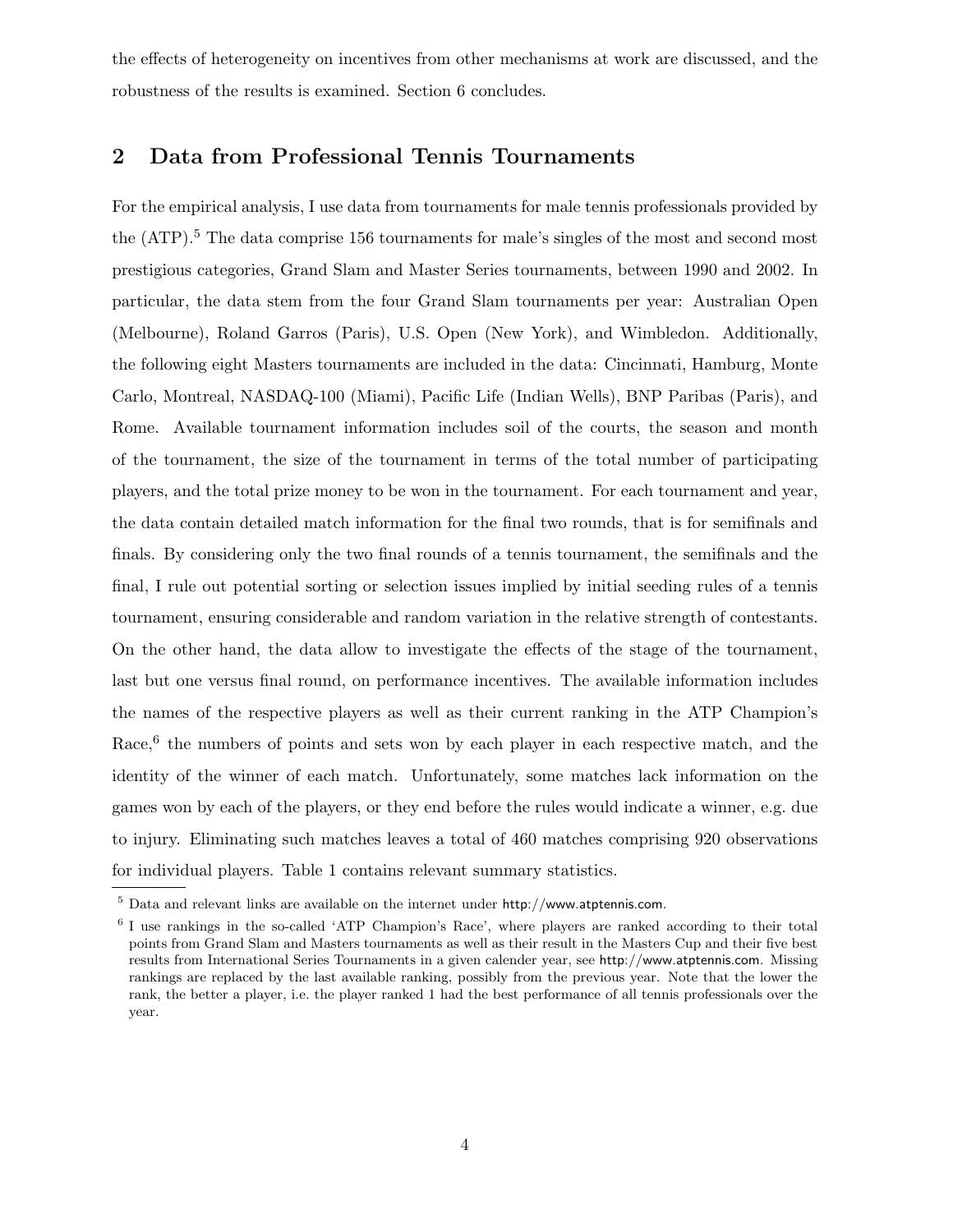|                                 |      | Observations $(N)$ | Mean     | Std. Dev. |
|---------------------------------|------|--------------------|----------|-----------|
| Individual Games won            | P    | 920                | 14.67    | 5.95      |
| Total Sum of Games won          | Я    | 460                | 29.34    | 10.02     |
| per Match                       |      |                    |          |           |
| Difference in Games won         |      | 460                | 1.73     | 6.19      |
| by Favorite and Underdog        |      |                    |          |           |
| Absolute difference in Ranks    | H ET | 460                | 19.30    | 25.03     |
| Total Prize Money (\$1,000)     |      | 156                | 2,646.24 | 1,449.48  |
| Prize for winning current round |      | 460                | 246.29   | 153.78    |
| $(\$1,000)$                     |      |                    |          |           |

Table 1: **Summary Statistics**

#### **3 The Empirical Framework**

This section presents the empirical framework used to address the incentive effects of prizes and heterogeneity of contestants, and discusses the determinants of players' effort exertion.

#### **3.1 The Estimation Set-up**

The empirical analysis is based on the two-contestant model with heterogeneous contestants analyzed by Rosen (1986). At each stage of the tournament, losers are eliminated, while winners obtain a prize and the possibility to participate in the contest on the next level. Since the data from tennis tournaments used cover semifinals and finals, the tournament has two stages or rounds, entailing three contests, or matches. The estimation strategy essentially follows that of previous empirical studies of incentives in the context of sports (golf) tournaments, see Ehrenberg and Bognanno (1990a, 1990b), and Orszag (1994). To test the hypotheses about incentives and heterogeneous contestants on the individual level, I estimate the following basic model :

$$
P_{imj} = \alpha_0 + \alpha_1 HET_{imj} + \alpha_2 PRIZE_{mj} + \alpha_3 X_j + \varepsilon_{imj} , \qquad (1)
$$

where  $P_{imj}$  is the number of games won by player i during match m in tournament j and serves as measure of individual effort exerted by individual i.  $HET$  is a measure of heterogeneity of the relative strength of the contestants at the outset of the match constructed from the ATP rankings of the contestants prior to the respective tournament. On the level of individual players, heterogeneity is measured by the difference between the player's own rank and the rank of his opponent. Note, that favorites, that is players with a lower ranking than their opponent, are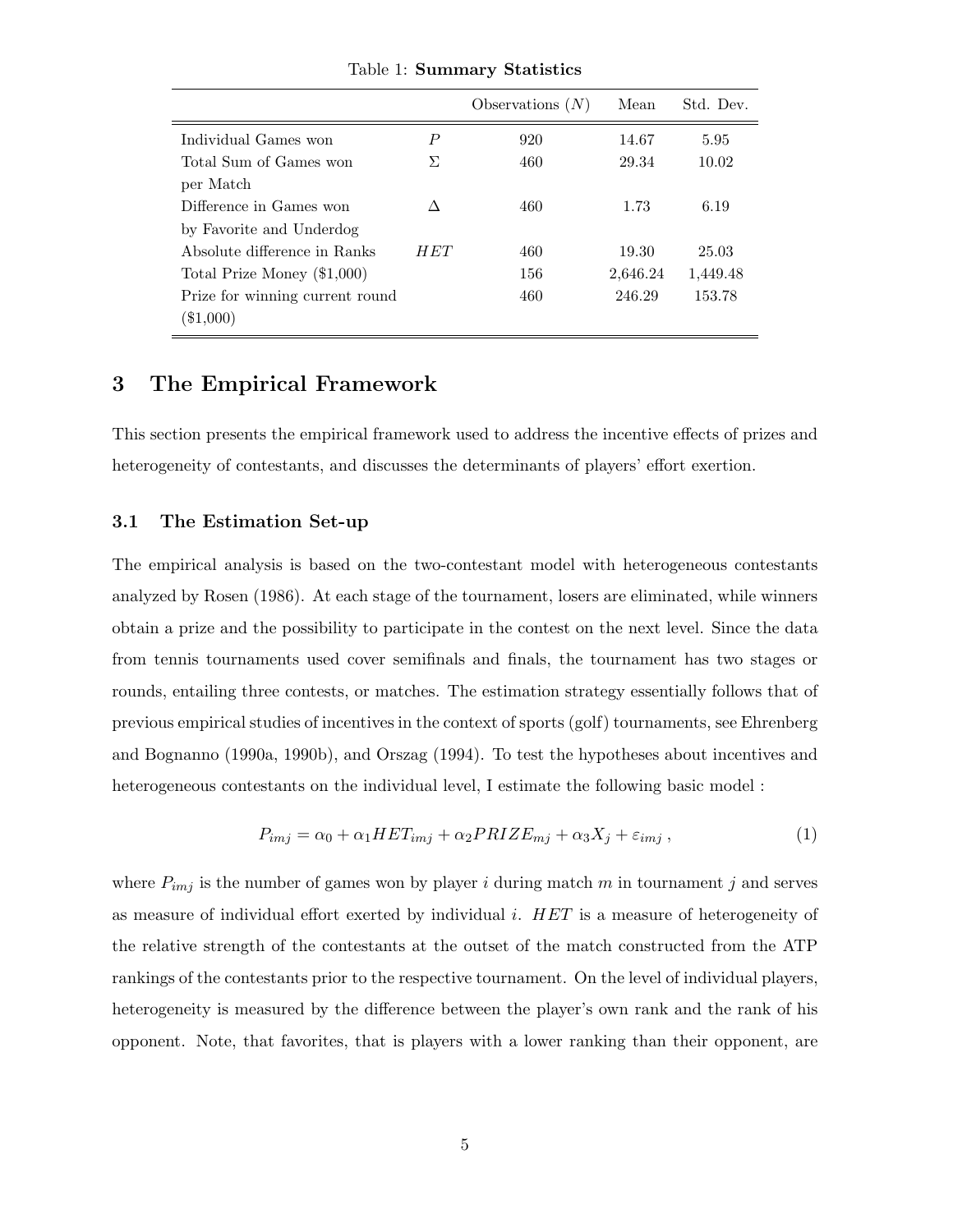associated with negative values for  $HET$ , while underdogs exhibit positive values.<sup>7</sup> PRIZE is the prize to be won in the respective match  $m$  of tournament  $j$ , for which I use two different specifications. First, I compute the stage prize for semifinals and finals from the respective total prize money offered in the tournament and the rules how it is allocated on the different rounds. This specification reflects the fact that from the theoretical standpoint the difference in the prizes for the winner and the loser of the match are crucial for incentives. However, it neglects, in the case of semifinals, the option value stemming from the possibility of winning an additional prize when winning the match and advancing to the final. To account for this, the second specification uses the total prize money of the tournament and a dummy indicating whether the respective match is a semifinal or a final.<sup>8</sup>  $X_j$  are tournament characteristics. In the estimations presented below, I control for tournament specific effects  $X$  using a full set of tournament and year dummies throughout.<sup>9</sup> Note that all regressors are predetermined before the respective tournament or match starts.

Due to the strategical interdependence of the number of games played during a match and for identification reasons, I also construct two alternative measures for effort  $EFF_{mj}$  on the level of a match  $m$  in tournament  $j$  to estimate the model:

$$
EFF_{mj} = \beta_0 + \beta_1 HET_{mj} + \beta_2 PRIZE_{mj} + \beta_3 X_{mj} + \varepsilon_{mj} . \tag{2}
$$

The first measure of offort  $EFF_{mj}$  is the total number of games played during the match,  $\Sigma_{mj} = P_{1mj} + P_{2mj}$ , where  $i = 1, 2$  are the two contestants, as proxy for total effort. This measure reflects the idea that the harder-fought a match, that is the more effort both players put, the longer the match will last until one player satisfies the conditions for a victory. Consequently, the total number of games played and won can be expected to be higher in matches with both opponents putting higher effort.<sup>10</sup> Heterogeneity  $HET$  on the level of matches is measured as

<sup>7</sup> Using the difference of ranks as heterogeneity neglects that quality differences are likely to be larger among low ranked players, i.e. higher among the top ten than among players ranked 90 to 100. Some of this non-linearity is taken up by adding  $HET^2$  or splines as regressors. However, I also construct other allegedly more appropriate measures of heterogeneity as regressors, see the discussion in section 4 below.

<sup>&</sup>lt;sup>8</sup> The distribution of the overall prize money on the diverse rounds of the tournament is similar in all tournaments under consideration. In particular, the prize of winning the final usually accounts for around 16 to 18 percent of the overall prize money, which is twice the prize for reaching the final. The prize for winning the final is paid additionally to the prize for reaching the final. Therefore, both specifications are complementary, the first using variation in prizes, while the second highlights the impact of the higher prizes for winning the final round.

<sup>&</sup>lt;sup>9</sup> Experiments using data on characteristics such as soil surface, season, month, outdoor dummy, tournament size in terms of the number of participants, and tournament type (grand slam or not) instead of tournament dummies lead to essentially identical results. The same holds for including player dummies, see also section 5.3 and Table 10 below.

<sup>&</sup>lt;sup>10</sup> Note that this is a direct consequence of the rules of tennis determining the winner as the first contestant reaching a certain threshold of points won. Note also that, even if the outcome of every game is subject to a stochastic component, 'luck' should average-out in the course of a match, as e.g. sides of the court are changed etc.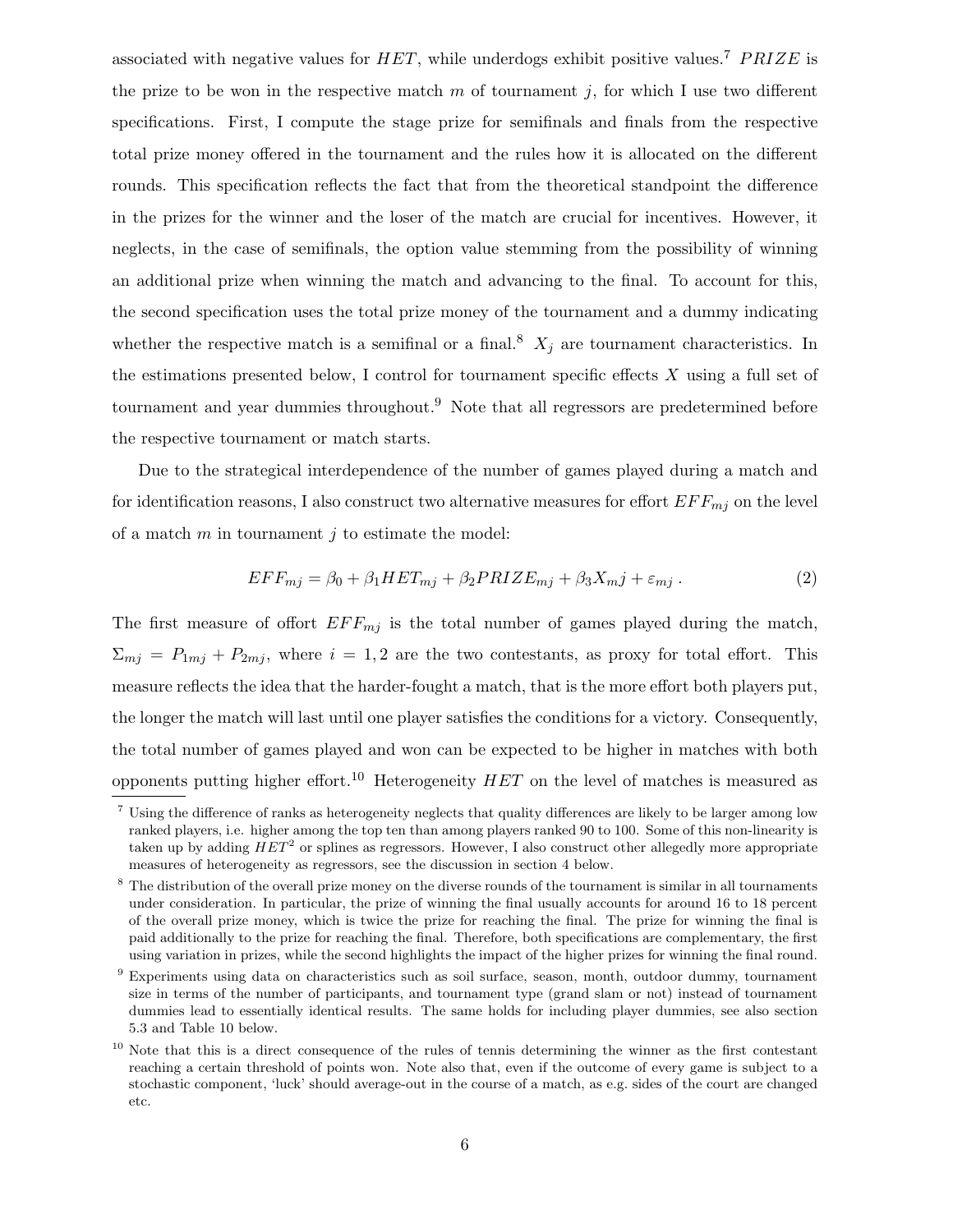the absolute difference in ranks of the two contestants,  $|RANK_1 - RANK_2|$ .

As further measure of effort on the match level, I consider the difference in games won by the player with an *ex ante* better ranking, the match favorite, and by the *ex ante* weaker player, the underdog. This difference is denoted  $\Delta_{mj} = P_{1mj} - P_{2mj}$ , taking contestant 1 as being the favorite, and can be positive as well as negative. Heterogeneity is again measured by the absolute difference in ranks of opponents. The remainder of the section illustrates the appropriateness of this setting to test the hypotheses from tournament theory.

#### **3.2 Incentives through Prizes**

If (financial) incentives matter, the prize to be won should increase players' effort. The incentive effect in each contest of the tournament rests on the assumption that competitors can affect their winning probability, and thus their probability of winning the prize, by choosing the effort with which they play. In the previous studies on golf, effort is observed in terms of individual scores, and the tournament winner is determined by who requires the smallest number of hits for all rounds. Hence, effort is easily observed in terms of scores, which are obtained by a player independently of other players. In tennis, however, a player's effort is hardly observable independently from the opponent, posing a particular conceptual difficulty for testing effects of prizes on absolute rather than relative performance. Each point that is played can be seen as a zero sum game between the two contestants. In fact, Walker and Wooders (2001) provide evidence from ten tennis matches that the observed serving behavior is consistent with mixed equilibrium strategies of players. Moreover, Klaassen and Magnus (2001) show that the probability of winning a point is not independent from who won the previous point, and that some points are more important to players than others. However, it is intuitive that not only relative, but also absolute efforts of both players affect the observed outcomes in terms of points. While a player affects his probability to win the match by his effort choice, the probability is essentially a function of relative effort. The main assumption in the current analysis is that also the number of games won by a player in a given match, P, also depends positively on the players' absolute efforts. To rationalize this assumption, consider the 'technology' for producing points. Games are contested directly between the competitors, every game reflects the outcome of a direct competition. Essentially, the probability of winning a game involves a technology with both players' effort as inputs, just as the probability of winning the match. But the probability of winning a game depends directly on both players' propensity to make an error. Each player's error propensity increases in both efforts, since if both play harder, this involves riskier play,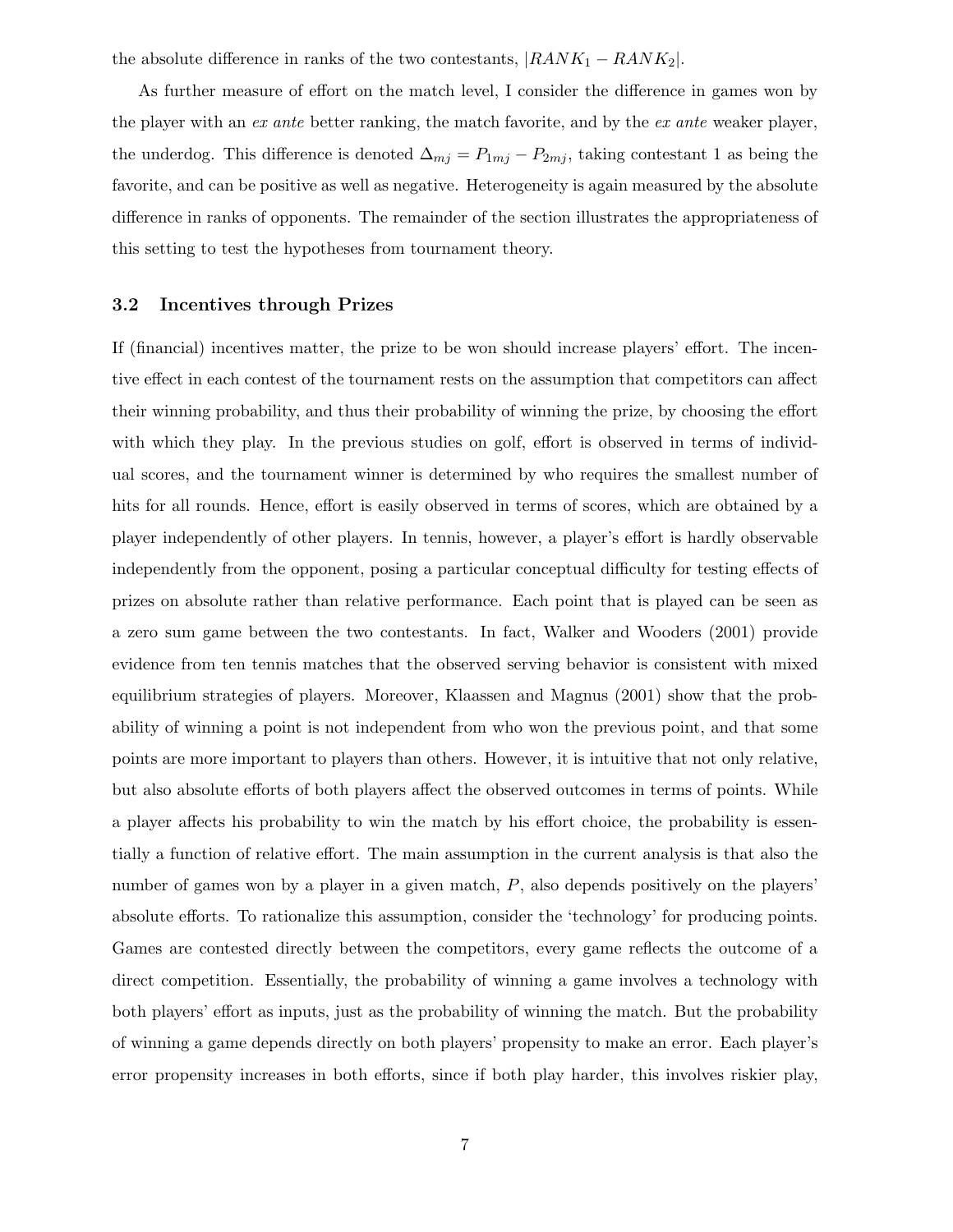attempts to reach otherwise hopeless balls etc. Both players taken together, the probability of winning a point is unaffected by absolute efforts, it just depends on relative effort. Nevertheless, the total number of (forced or unforced) errors increases in the absolute effort levels both players exert. Then, since the match does not end until the threshold for victory is reached, more effort involves more games won by either player, simply because the respective opponent makes more errors. The match winner is the player who is the first to win two or three sets of at least six games, depending on the particular tennis tournament.<sup>11</sup> Consequently, if the hypothesis about the incentive effects of prizes is true, the prize variable should increase P as well as  $\Sigma$ , while the effect on  $\Delta$  is ambiguous and depends on whether the incentives set by prizes are stronger for the favorite or the underdog.

#### **3.3 Incentive Effects of** *Ex Ante* **Heterogeneity**

Testing the hypothesis about uneven tournaments is a little more intricate than testing for incentive effects of prizes. The problem arises from using the outcome variable 'games won' as measure of effort: On the one hand, agency theory predicts that the total number of games decreases with the heterogeneity of players as measured by the difference of their ATP ranking before the match, since both players exert less effort when they have unequal chances of winning. This is the incentive effect of contestant heterogeneity as predicted by tournament theory. On the other hand, a higher superiority of one player over the other in terms of ability necessarily leads to quicker and clearer decisions, that is fewer games won, even if the efforts of the players are not affected by heterogeneity in their strength. This is a plain capability effect.<sup>12</sup>

Distinguishing capability and incentive effects, is important. From the tournament designer's view, the incentive effect is crucial, since it can be affected by the appropriate incentive scheme,

$$
\frac{\partial E}{\partial p} = \frac{\partial f(\cdot)}{\partial p} + \frac{\partial f(\cdot)}{\partial e} \frac{\partial e}{\partial p} > 0,
$$
\n(3)

$$
\frac{\partial E}{\partial h} = \frac{\partial f(\cdot)}{\partial h} + \frac{\partial f(\cdot)}{\partial e} \frac{\partial e}{\partial h} < 0 \,, \tag{4}
$$

<sup>&</sup>lt;sup>11</sup> In tennis, a game consists of at least four balls or points won by a player. After each game, the server changes. For a detailed explanation of the rules of tennis, as well as for which tennis tournaments follow best-of-three or best-of-five sets rules, see http://www.atptennis.com.

<sup>&</sup>lt;sup>12</sup> More formally, suppose the observable outcome variable 'games won' by an individual player,  $E$ , is a function of unobservable effort  $e$ , which in turn is a function of the observable variables prize  $p$  and the relative individual strength in terms of own rank minus opponent's rank, h. Formally,  $E = f(e(p, h), p, h)$ . Then the effects of p and h on the outcome variable read

respectively. The direct effect of prizes on games won is zero, so any effect of  $p$  on  $E$  reflects an effort effect, which is supposedly positive: One expects  $(\partial f(\cdot)/\partial e)(\partial e/\partial p) > 0$ , since by assumption, effort increases the points won, ∂f(*·*)/∂e > 0, while effort increases in the prize. On the other hand, heterogeneity affects the observable outcome variable through a direct capability effect, the first term on the right hand side of Equation (4), and an indirect effort effect, the second term, both of negative sign.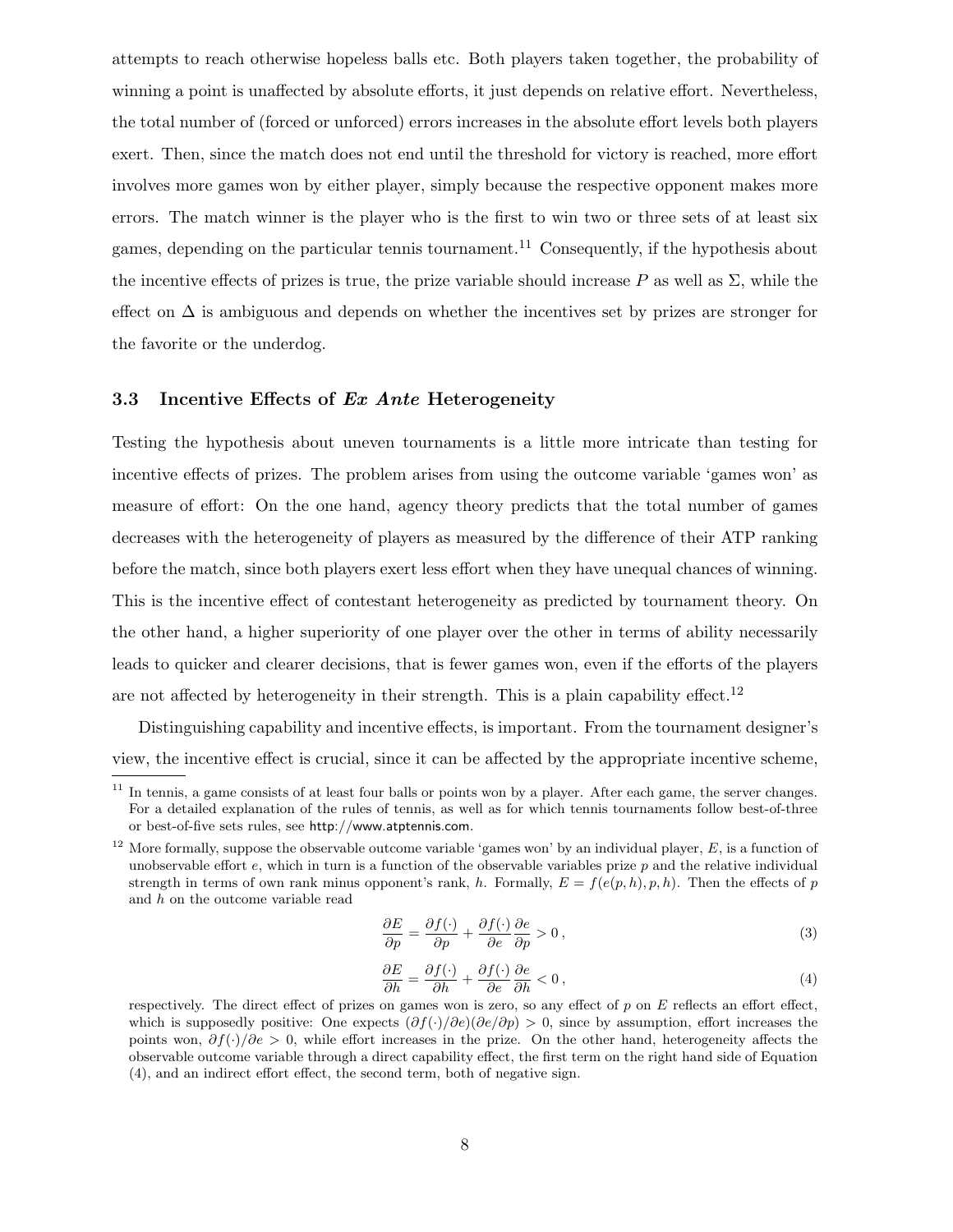while capability is a datum. From the methodological point of view, testing tournament theory essentially means identifying the incentive effect from the plain capability effect, which is only of secondary interest. In order to identify whether a potential effect of heterogeneity on the outcome variable captures a plain capability effect, or whether it really involves an incentive effect, consider the implications of the two rival explanations. Suppose the latter conjecture were true, and the number of 'games won' were entirely driven by capability differences, not by incentive effects. As a result, larger heterogeneity leads, everything else equal, to more games won by the favorite, and fewer games won by the *ex ante* weaker player, whose deficient capability reduces his winning probability for every single point. Consequently,  $\Delta$  unambiguously increases with player heterogeneity if the capability explanation is appropriate. On the other hand, the overall effect of a larger head start advantage on  $\Sigma$  (and P if all players are pooled) is ambiguous. Alternatively, suppose that the incentive explanation were suitable for any heterogeneity effects, and not the capability effect. In equilibrium, the more unequal the chances of winning the match *ex ante*, the less effort will be exerted by both players, the favorite and the underdog (see Rosen, 1986). Hence, more pronounced heterogeneity unambiguously reduces P and  $\Sigma$ , while the effect on  $\Delta$  is ambiguous. Incentive effects through prizes should survive even if tournaments are uneven. While the following section presents results based on these ideas, section 5 investigates the issue of identifying capability and incentive effects in more detail.

#### **4 Empirical Results**

This section reports the main findings for the basic specification. Estimation results for P as dependent variable are presented in Table 2. The main results can be briefly summarized as follows. On the individual level, that is for  $P$  as regressand, stage prizes exhibit a highly significant and positive effect on effort, regardless of the specification. If total prize money and a dummy indicating the final are used, the prize variation between tournaments exhibits a positive but insignificant effect on effort. However, the incentive effect on effort resulting from playing a final, where the prize to be won is about twice as high as the prize for winning the semifinal, is positive and highly significant. These findings provide evidence in favor of incentive effects of prizes. The results for effort on the level of a match,  $\Sigma$ , as reported in Table 3 are qualitatively identical to those for effort on the individual level.<sup>13</sup> Finally, the results for  $\Delta$  are contained in Table 4. Consistent with the ambiguous effect of prizes on  $\Delta$  predicted by the theory, the regression delivers a slightly negative but insignificant coefficient in both specifications, using

<sup>&</sup>lt;sup>13</sup> Note that, as expected, the incentive effect of prices on  $\Sigma$  are about twice as large as those on P.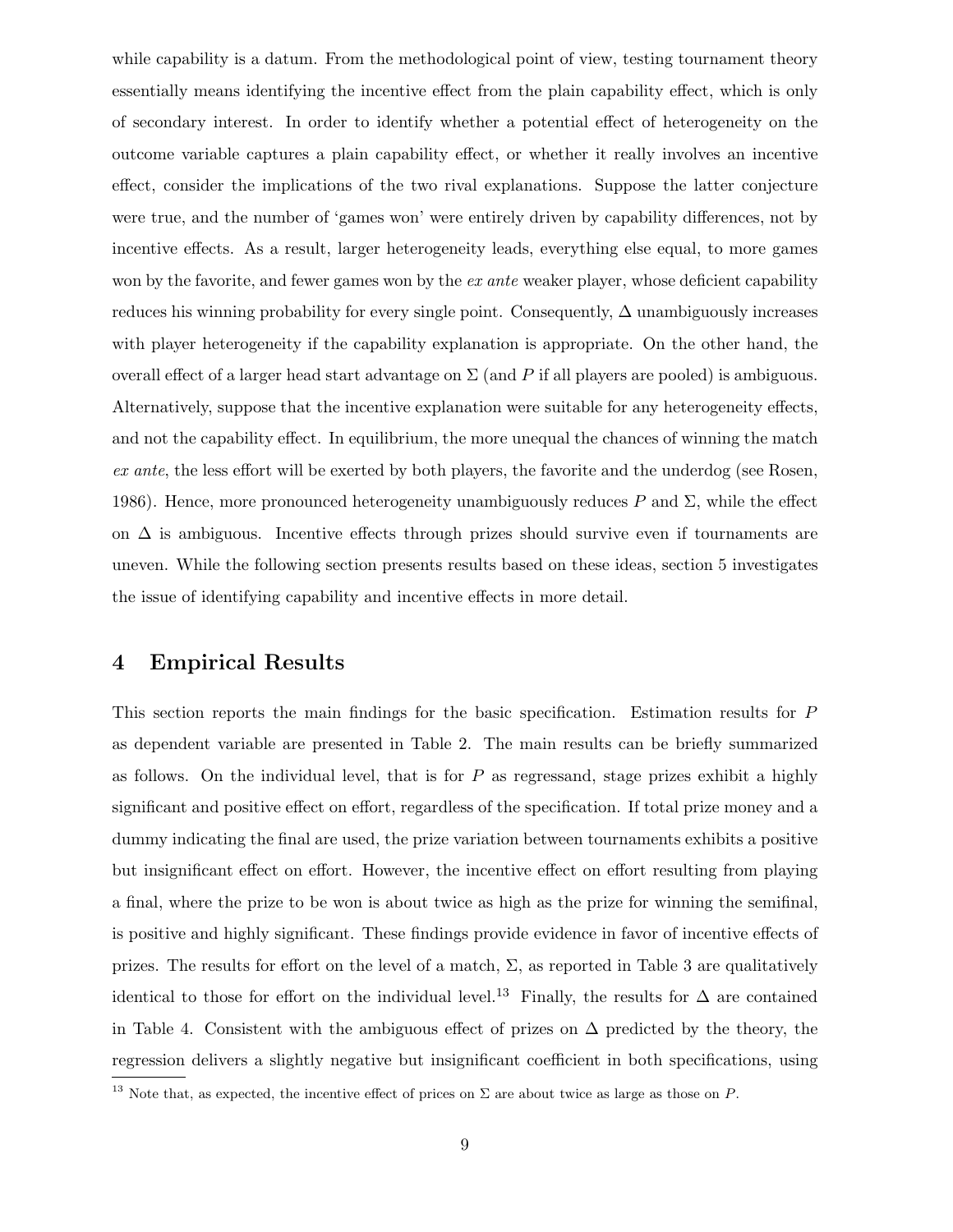stage prizes or total prizes and dummies for finals.

Next consider the results concerning player heterogeneity interpreted as individual relative weakness. The individual relative disadvantage, measured by a player's own rank prior to the tournament minus the opponent's rank, has a highly significant and negative impact on the P won by a player. This is consistent with both the capability and the incentive story: the better one's position vis- $\acute{a}$ -vis the opponent, measured by a smaller heterogeneity indicator, the more points the respective player wins.<sup>14</sup> Moreover, the effect of heterogeneity on individual effort seems to be stronger for lower levels of heterogeneity, as indicated both by the significant negative coefficient for the squared difference in ranks, as well as the significance of the respective spline.<sup>15</sup> Finally, note that potential measurement error in heterogeneity makes the results even stronger: if the measure of heterogeneity in ranks systematically overstated the true extent of heterogeneity in player quality, as is likely if, e.g. quality differences are concave in rank differences, or if a player reaches the semi-final despite having a very high world ranking due to an excellent momentary shape in the current tournament, the estimated coefficient would be biased toward zero. But, in fact the estimated coefficients for heterogeneity are significantly different from zero in all specifications.

When regressing the total number of games played during a match,  $\Sigma$ , heterogeneity is measured by the absolute value of the difference in ranks between both contestants. Larger heterogeneity reduces the outcome variable significantly throughout all estimated specifications. This finding is consistent with the incentive effect of heterogeneity on effort, and hence the outcome variable, while the capability argument makes no clear prediction regarding Σ. The effect seems to exhibit a weak positive interaction with prizes, and is stronger for matches among extremely unequal contestants. Since the capability explanation makes no clear prediction about the effect of heterogeneity on total games won, I take this as evidence for a negative effect of player heterogeneity on effort as predicted by agency theory.

On the other hand, the effect of player heterogeneity on the difference of games won by the favorite and those won by the underdog,  $\Delta$ , is significant and positive. According to the incentive effect, this effect should be ambiguous, while the strong positive effect is predicted by the larger effect of differences in capability. Moreover, the heterogeneity effect on  $\Delta$  appears to

 $14$  Note that underdogs exhibit positive values of individual relative weakness by definition. The smaller this disadvantage, the more points an underdog wins. On the other hand, the larger the relative strength of a favorite, measured by more negative values of 'relative weakness', the more points he wins.

<sup>&</sup>lt;sup>15</sup> This finding favors the incentive explanation if ranks reflect capability proportionally. However, Klaassen and Magnus (2003) argue that the capability distribution is rather skewed in tennis, in the sense that differences among low ranks have more informative content than equally large differences among high ranks. This issue is taken up again below.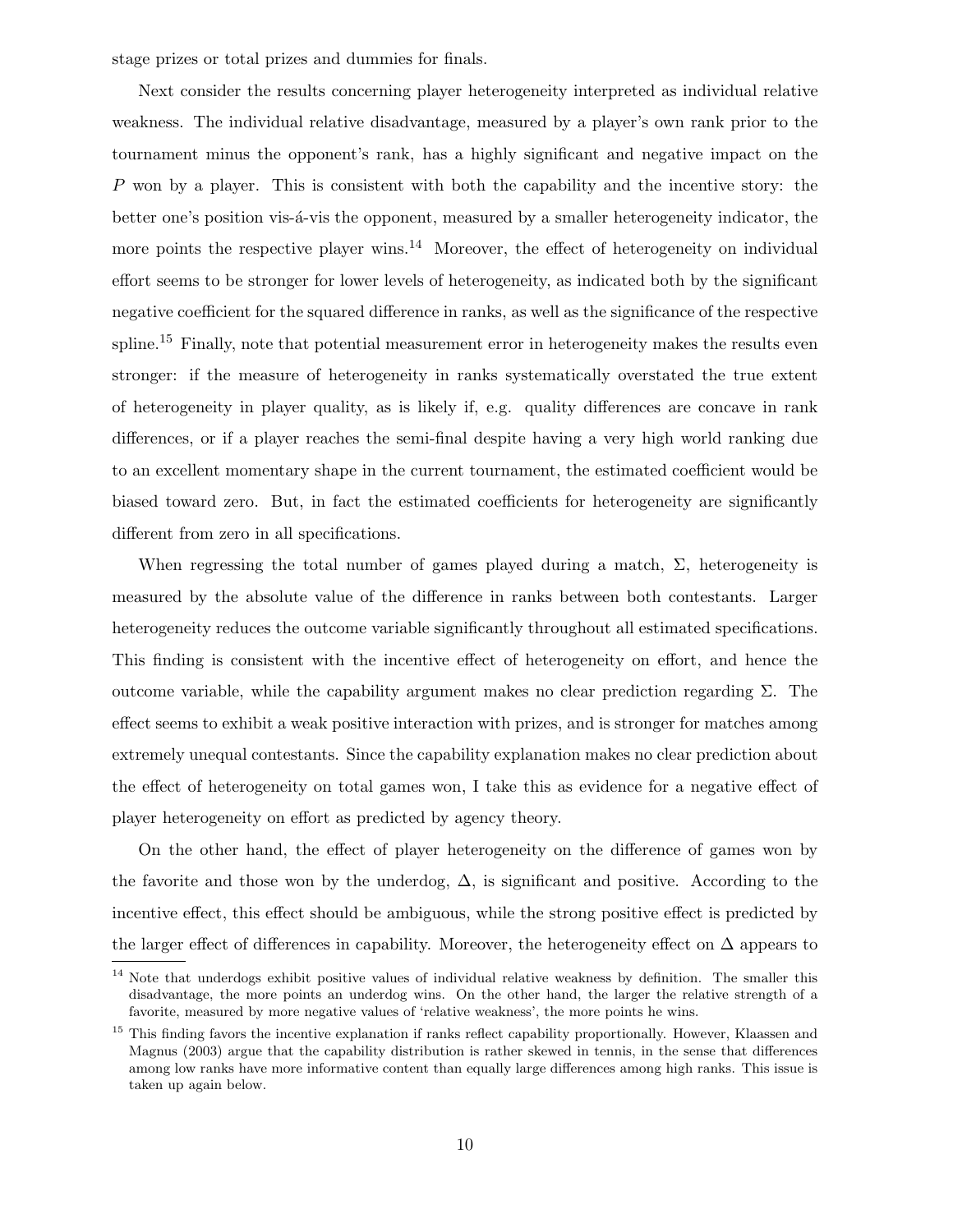exhibit a weak concavity. Splines for heterogeneity are not significant on the 5 percent level, but the two splines for small heterogeneity are significant on the 10 percent level, while the null that all spline coefficients are zero can be rejected on the 1 percent level.

To sum up, at first sight both hypotheses to be tested are supported empirically. In particular, the prize effect is strong and consistent with agency theory. Moreover, it seems difficult to find another explanation for such strong effects of prizes on the match outcomes than the one through incentives for effort exertion. However, the negative effect of *ex ante* heterogeneity in contestants' strength on effort is less clearly identified. Rather, the empirical results seem to be driven by both incentive and capability effects. The next section takes a closer look at this issue.

### **5 Does Heterogeneity Really Reduce Incentives?**

In order to identify incentive effects of heterogeneity as opposed to plain capability effects, this section offers two strategies based on the idea that both effects reinforce each other for some players, but tend work in different directions for certain groups of players. The first argument is based on differences in the outcomes for favorites, underdogs, winners and losers. The second uses additional information about the professional experience of individual players and rests on the informational content of their ranking as signal of a player's strength.

#### **5.1 Different Incentives for Different Players**

Agency theory predicts that heterogeneity decreases the effort of both contestants in a tournament, and regardless of whether a player is favorite or underdog. The capability effect of heterogeneity, on the other hand, affects favorites and underdogs in different ways. While a larger *ex ante* disadvantage has a larger negative effect on the underdog's observed performance, a larger advantage tends to increase the favorites observed performance. In other words, while capability and incentive effects affect the underdogs' performance in the same direction, both effects operate in different directions when favorites are concerned.

Moreover, in tennis, the effect on the observed measure of effort, games won by an individual, can be expected to be asymmetric, because the rules of the game imply that the number of games won by the winner exhibits less variation than that won by the loser of a match.<sup>16</sup> Hence, one should expect that the effect of heterogeneity on games won should be downward biased for

<sup>&</sup>lt;sup>16</sup> In particular, games won by winners are censored from below in the current case, since it takes at least 12 games to be the winner of a match under the best-of-three-sets modus.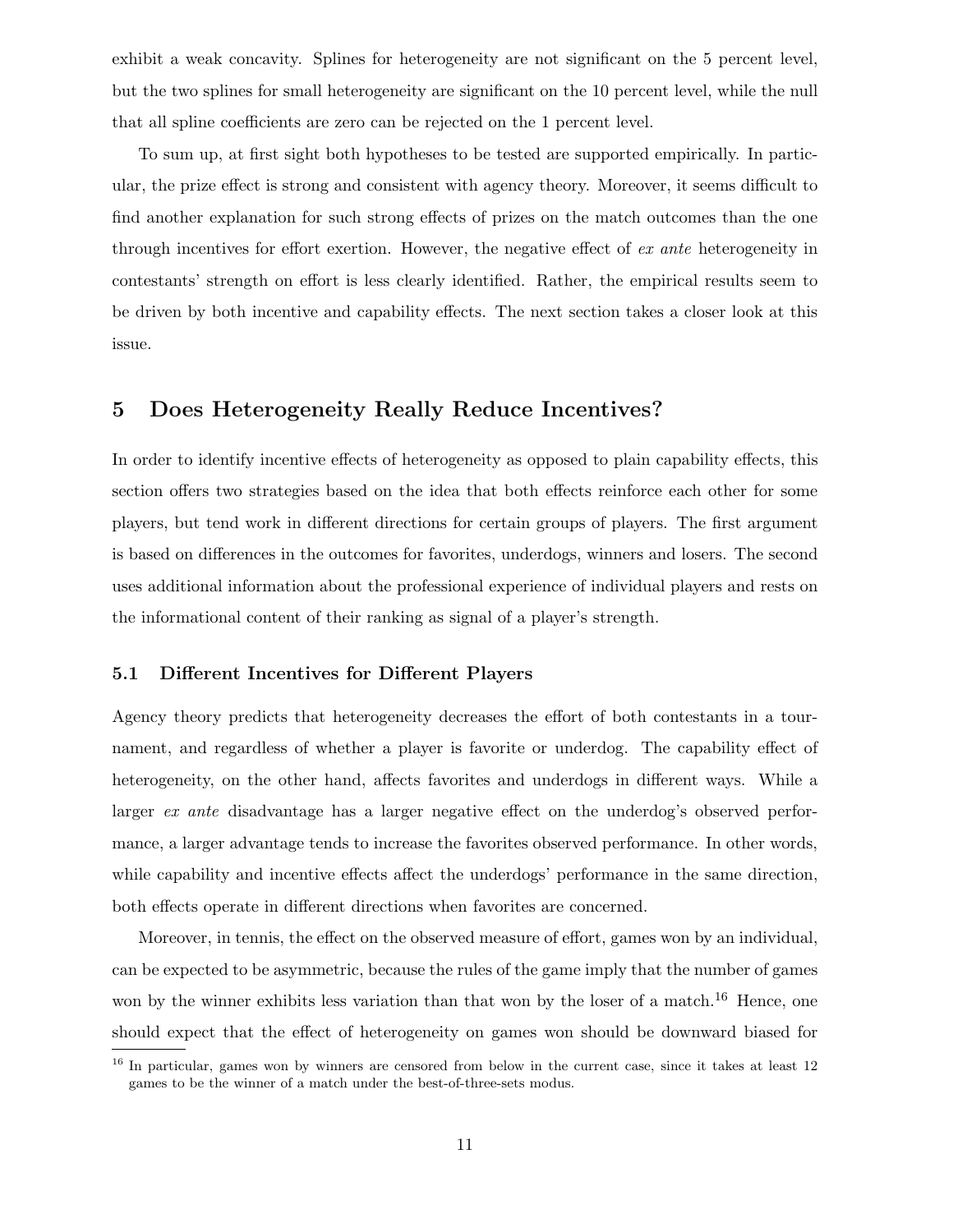winners relative to that of losers. This is indeed the case as illustrated by estimation results for P presented in the left panel of Table 5. On the other hand, there is no such reason related to the rules of tennis leading one to expect that heterogeneity affects the incentives of favorites and underdogs to a different extent. As the right panel of Table 5 indicates, this is the case, however: Games won by underdogs are significantly lower due to heterogeneity, while favorites' winning points are essentially unaffected by heterogeneity. In other words, the effort exerted by favorites seems to be unaffected by their relative strength, while underdogs win significantly fewer points the larger their disadvantage *ex ante*. A simple explanation would be that favorites happen to win most of their matches. To test whether this explanation is correct, and to disentangle effects of rules and the relative strength of capability and incentive effects for differnt groups of players, I estimate the model separately for underdogs and favorites who lost their match, and for underdogs and favorites who won their match. The results are depicted in Table 6.

First consider the category of losers, whose number of games won is not constrained by the rules of tennis. In theory, both capability and incentive effects of heterogeneity reduce the number of points won by underdogs. According to the estimation results, the effect of individual relative *ex ante* weakness is significant and negative for underdogs. The effect is positive, albeit not significant, for favorites. At first sight, this result is surprising: Note that the heterogeneity measure for favorites is negative, the more the larger is their superiority. But a positive coefficient for heterogeneity then means that the *larger* the predominance of a favorite, the *fewer* points he scores. This is only consistent with the incentive effect: Similar to underdogs, the capability effect also tends to increase the number of games won by favorites, implying a negative sign for the heterogeneity coefficient. But the incentive effect *reduces* the number of games won by favorites, implying a positive coefficient. In the current context, the latter effect is apparently stronger, since the number of games won by a favorite *increases* the *less* dominant he is in terms of the difference in ranks with respect to the underdog. Simple t-tests show that the difference in the heterogeneity effects on games won between favorites and underdogs is significant.

Repeating the same regressions for winners reveals similar results: the extent of individual relative weakness decreases the number of games won by underdogs, albeit insignificantly, and increases that of favorites significantly. Quantitatively, the effects are smaller than for losers due to the censoring related to the rules of tennis. Estimates of Tobit models with censoring at 12 and 18 points for best-of-three and best-of-five tournaments, respectively, reveals that the heterogeneity coefficients for favorites are even significantly positive, strengthening the point in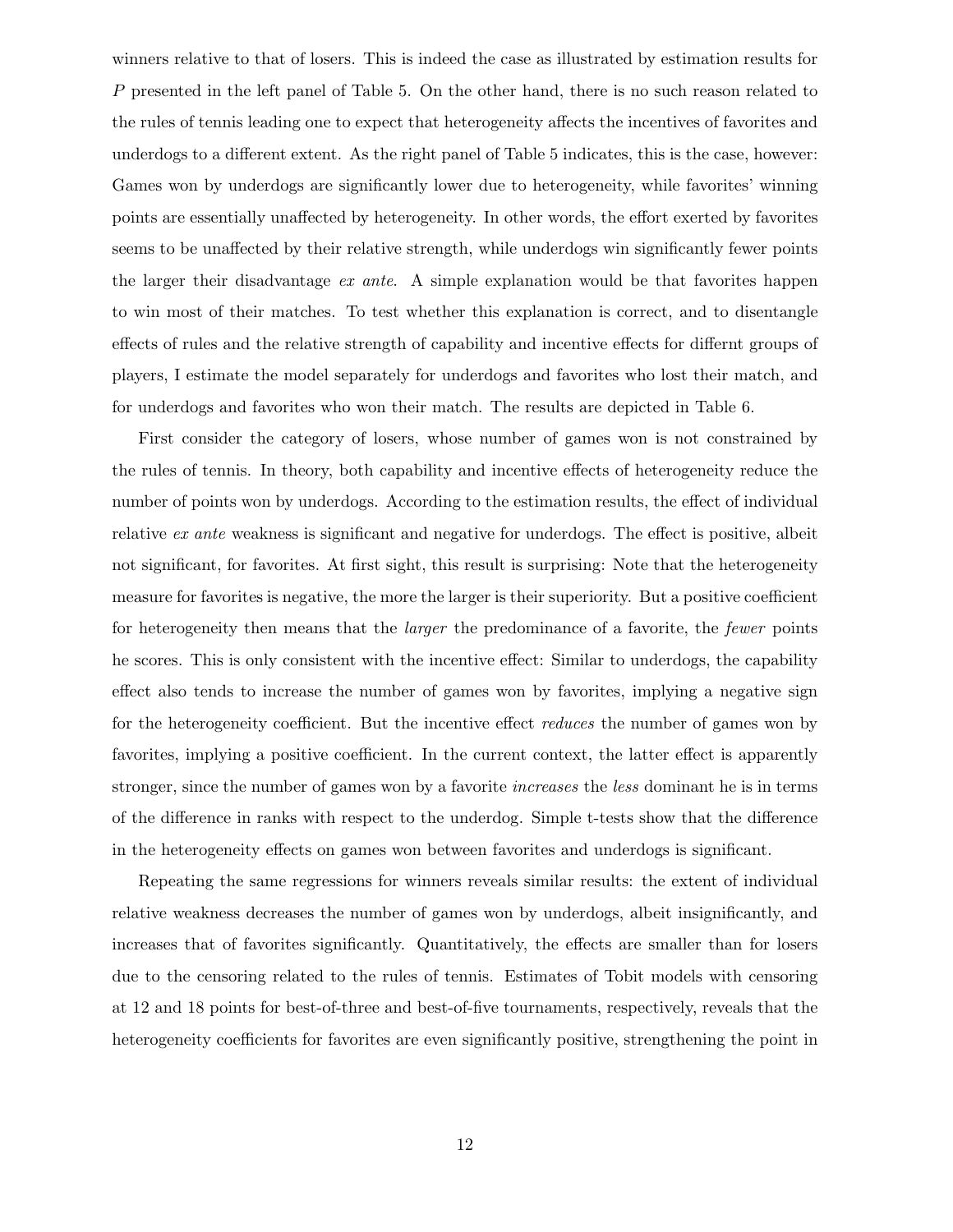favor of incentive effects.<sup>17</sup>

#### **5.2 The Informational Content of Rankings**

A second, more subtle strategy to disentangle effort effects and capability effects questions the informativeness of the ranking as indicator of relative strength. So far, a player's ranking was treated as perfect predictor of individual strength. Rankings, which are common knowledge, determine the outcome of the tournament through the players' incentives to play hard, that is the winning prospects of a player in the respective match against a particular opponent. However, the quality of the rank as predictor of relative strength is debatable. Rankings say nothing about particular characteristics that might determine the true heterogeneity of players, and hence rankings might entail little informational content for players. In particular, consider two young tennis professionals clashing in a match. Current rankings might affect their effort very little, since the players know little about each other. Possibly they never played each other before, and thus might be more reluctant to trust the informativeness of their rankings. Rather, both may try to make sure they win the match regardless of the ranking. Alternatively, consider a match between two veteran players who played each other often in the past, and have respective experience about each others' style of play. For them, ranking information is valuable, as they can use it to judge the opponent's current form, and adjust their effort accordingly. Underdogs who just turned professional, on the other hand, might not be affected in their eagerness to win a match by their disadvantage in terms of ranking. Ranking is then not a valuable information to both contestants, and, consequentially, its effect on their effort is little.

To test this hypothesis, I repeat the estimations for  $P$ ,  $\Sigma$  and  $\Delta$  separately for two categories of matches. The first category only contains matches between opponents who know each other quite well. In particular, both belong to about the same cohort of professionals, as measured by the date when they turned professional. Their professional experience differs by less than four years. The respective underdog is professional for more than three years. This group, called the 'better known opponents' contains 586 player-observations in 293 matches. The second group contains opponents with the complementary characteristics: Their experience as professional differs by four years or more, and/or the underdog turned professional less than four years ago. This group of 'less known opponents' counts 167 matches involving 334 players. Now note that the ranks of players in both groups are computed by the *ATP* in exactly the same way. In particular, ranks contain the same amount of information in terms of past performance. This

<sup>&</sup>lt;sup>17</sup> Detailed results are availble on request.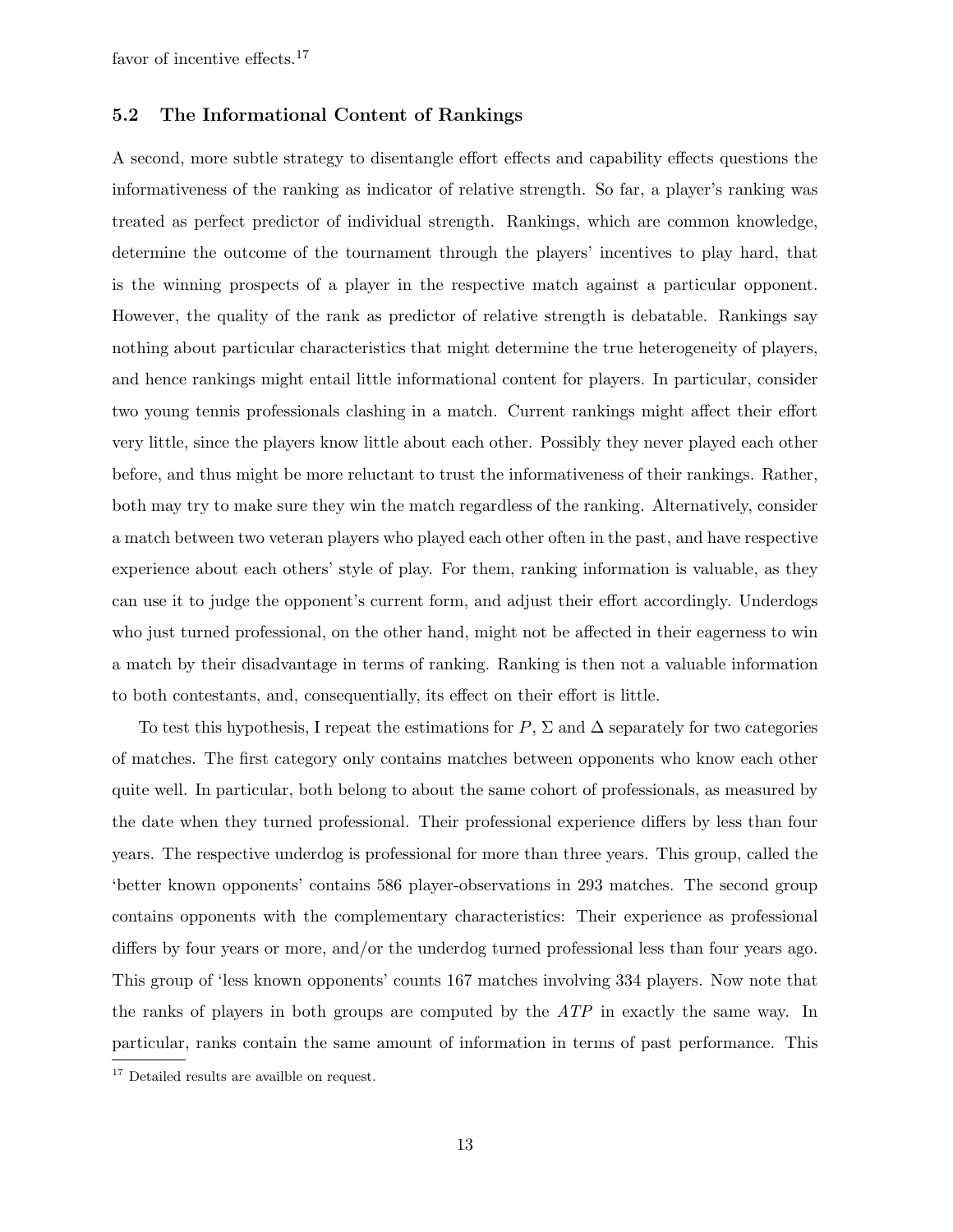implies that *capability* differences measured by ranks should affect match outcomes regardless of whether opponents are 'better' or 'less' known. However, if heterogeneity affects individual effort exertion, which in turn shapes match outcomes, one would expect that the informational content of the heterogeneity indicator matters. In particular, the games won in matches involving better known opponents should be affected more by rank information than in matches involving less known opponents. Thus, differences in the respective heterogeneity coefficients across groups can be attributed to incentive effects of heterogeneity.

Tables 7 and 8 present the respective estimation results for P on the level of individual players, and  $\Sigma$  on the level of matches, respectively. The coefficient of heterogeneity displays no difference between the two groups as far as individual points won,  $P$ , are concerned. However, the effect of heterogeneity on the total number of games played,  $\Sigma$ , is larger for the group of opponents with better *ex ante* knowledge about each other. Moreover, the effect of differences in rankings is significant for this group, while it is not for the group of less known opponents, indicating that ranks contain little valuable information for the respective players. Standard t-tests, however, cannot reject the hypothesis that the effects are the same for both groups of opponents. This can be interpreted as mild evidence for both, the effect of heterogeneity on incentives that is consistent with agency theory, and the fact that the informational content of ranks as indicator of individual strength varies across matches.<sup>18</sup> Table 9 contains estimation results for ∆. Again, the effect of heterogeneity is positive and significant throughout, but it is larger, albeit insignificantly, for the group of better known agents. While the capability story cannot explain this difference, an explanation through incentives implies that favorites and underdogs slack off by more, the more convinced they are that the difference in ranks correctly reflects the difference in relative strength.<sup>19</sup>

<sup>&</sup>lt;sup>18</sup> Arguably, the group of less known opponents contains many young players that only play shortly as professionals and then drop out of the tennis profession again, therefore representing selection of systematically lower types of players. But, apart from the fact that playing in the final two rounds of the major tournaments under investigation here is already a big achievement, the heterogeneity effect on incentives should be even stronger for this group due to stronger capability effects. Thus, the proposed testing strategy is rather conservative in interpreting the results in favor of incentive effects, since the smaller coefficient is unlikely to be merely a selection issue.

<sup>&</sup>lt;sup>19</sup> As an alternative test of the incentive effects of the informational content of the ranking as indicator of heterogeneity in strength, I run the regressions separately for tournaments early in the year and tournaments late in the year. The information contained in ranks for the latter group is better than for the former group in the sense that it is based on the results of more tournaments. However, the estimation results reveal no difference whatsoever in the coefficients between both groups, indicating that players' effort is less determined by the quality of the ranking indicator, more by their individual interpretation of the ranking in the respective context.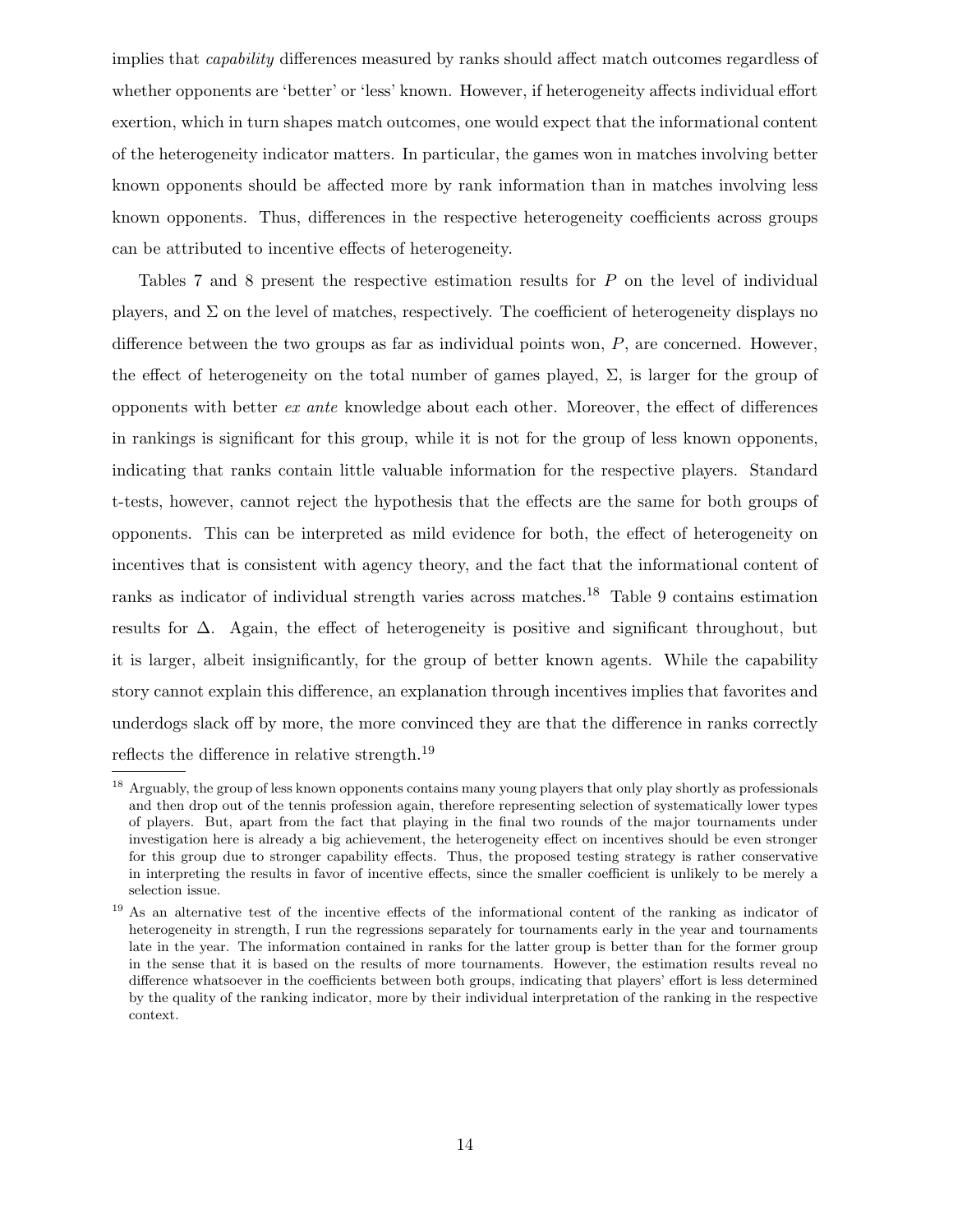#### **5.3 Robustness of the Results**

This section discusses the robustness of the previous results with respect to several potential empirical problems. A major concern for the robustness of the results regards the correctness and appropriateness of the measures used for the three core variables in the analysis: Effort, heterogeneity of contestants, and prizes. With respect to effort, the limitations of the three different potential measures, one on the level of individual players and two on the level of matches, as well as their appropriate interpretation are extensively discussed above. Clearly, each measure has its particular weaknesses, but that is one reason why all of them were analyzed. Nevertheless, the revealed patterns indicate a persistent effect of heterogeneity on incentives, and hence outcomes, in the direction predicted by tournament theory. Another concern is the potential endogeneity of effort during the course of a match. That effort is not constant over the course of a match, but varies endogenously has been documented by Klaassen and Magnus (2001). From the perspective of a principal, who designs a tournament in order to provide incentives to exert optimal total effort, such endogeneity is irrelevant. The tournament models whose implications this paper tries to assess empirically treat effort as one-shot decision, not as a dynamic process. Therefore, the global measures of effort considered are perfectly suited to test these theories, potential intra-game endogeneity does neither affect the results nor their interpretation. If anything, endogenous effort changes during the match should tend to weaken the effect of *ex ante* heterogeneity, since observed patterns may change according to the momentaneous play and strength of players, which is not necessarily related to the rankings.

Another potential problem is the omission of unobserved heterogeneity of players or matches, leading to biased results. To test whether this plays a role, I estimate the models with individual points won during a match, P, as dependent variable, also including a full set of player dummies, for a gist of the results see Table 10. The results are qualitatively as before: the effects of prizes and heterogeneity are still significantly positive and negative, respectively, even when individual specific fixed effects are included.<sup>20</sup>

As mentioned before, the use of the (absolute) difference in ATP-ranks as measure of heterogeneity could be problematic, since differences in ability are likely not to be linear in differences of ranks: The ability difference between the best and second best players is likely to be larger than the difference between the players ranked 100 and 101. While adding squared rank dif-

<sup>&</sup>lt;sup>20</sup> Results for other specifications are available on request. Also including a full set of player dummies in the models for  $\Sigma$  and  $\Delta$  delivers basically identical results for prize and heterogeneity coefficients as those reported before, in terms of sign, size and significance. Experiments using the number of years as tennis professionals, as well as experience differentials between winners and losers or favorites and underdogs did not change the results on prize and heterogeneity effects either.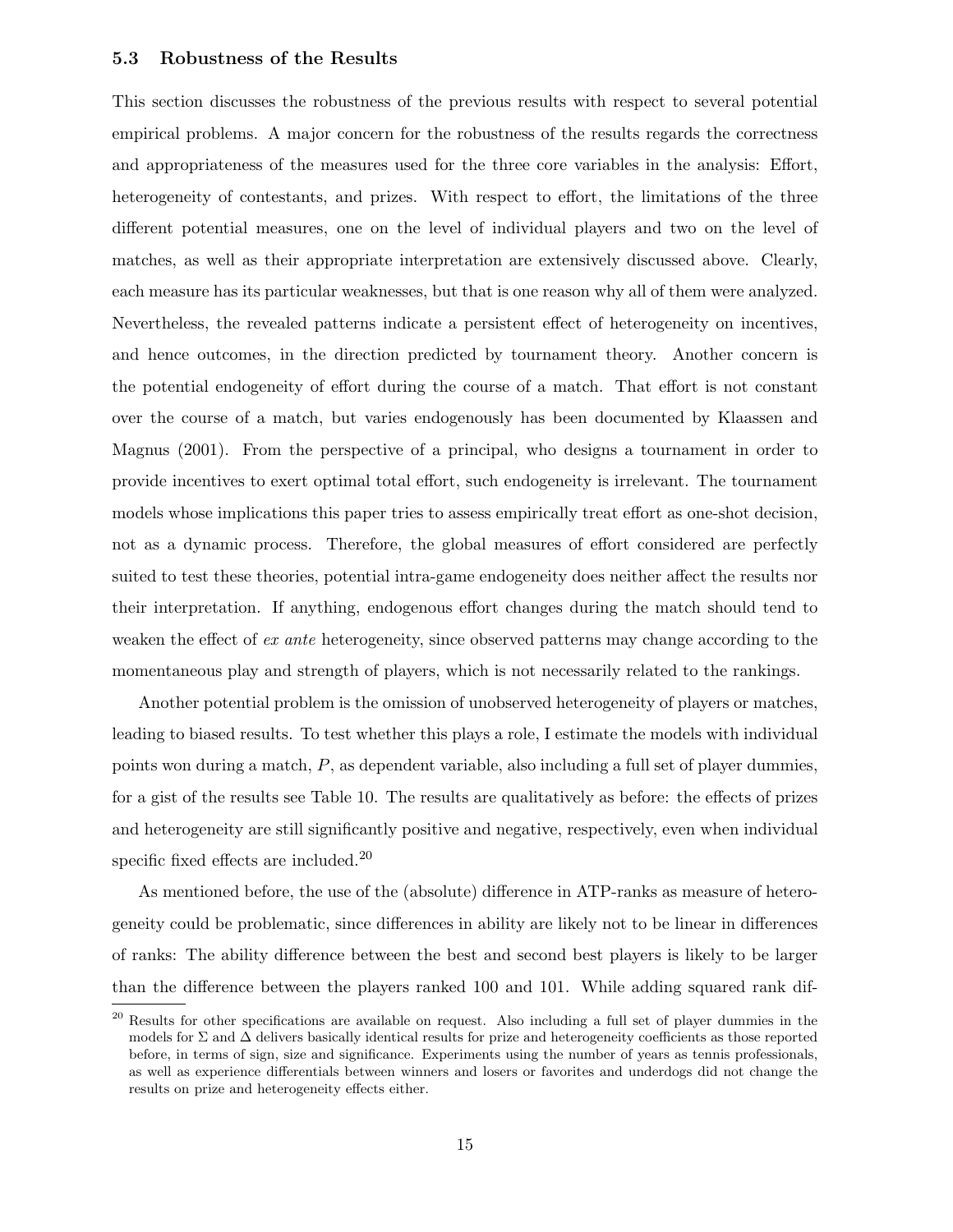ferences and splines does not alter the qualitative findings, I also construct the heterogeneity measure proposed by Klaassen and Magnus (2003), which is particularly suited in the current context since it takes the pyramid structure of quality prevalent in tennis explicitly into account. The measure is based on the round of the tournament in which a player is expected to lose, and transforms linear ranks into a logarithmic measure of relative strength D*ij* for player i in match j (vis a vis opponent j).<sup>21</sup> Replicating the estimations with this measure instead of the plain difference in ranks delivers qualitatively identical estimates for the heterogeneity coefficients, both in terms of signs and significance, indicating that the results are very robust in this respect, see Table  $10^{22}$ 

A further potential concern is that, given data are taken from the last two rounds of a tennis tournament, the results might be affected by selection problems. In particular, the observation of effort measures on the level of finals only for the winners of semi-finals inherently involves a censoring problem, and errors might be correlated among semi-finals and finals. To investigate the robustness of the results, I undertake several experiments. First, I discard all data for semifinals and estimate the model only for data from finals. The results, regardless of the dependent variable used, exhibit a very similar pattern: Coefficients for the prize variable are insignificant, presumably as a consequence of little variation in prizes across tournaments and time. The results for heterogeneity, on the other hand, are essentially identical to those obtained for the entire sample.<sup>23</sup> As a second robustness check, I construct and estimate a selection model on the level of individual players. In particular, I treat the observations of individual points won, P, as censored observations on the level of finals, depending on whether the respective player won a semi-final or not. The selection on the level of semi-finals is modeled following Klaassen and Magnus (2003) as a binary choice model, with the heterogeneity of the respective opponents in the semi-final, as well as the differences in the prizes for winning the semi-final and winning the final as explanatory variables. The results for the baseline specification are shown in the last two columns of Table 10. Adding tournament and year dummies as explanatory variables

$$
R_i = 7 - \log_2(RANK_i).
$$

<sup>&</sup>lt;sup>21</sup> The measure of 'expected terminal round for player i' with ATP-ranking  $RANK_i$  is given by

Note that the better ranked a player is, the later he is expected to drop out of the tournament, implying a higher measure  $R_i$ . The measure of relative strength of i in a match against j is then computed as  $D_{ij} = R_i - R_j$ . Given that higher R-measures indicate better players, D allegedly has a *positive* effect on individual effort, as opposed to the difference of plain ranks, where the opposite is true.

<sup>&</sup>lt;sup>22</sup> The coefficient estimates for this alternative heterogeneity measure are even consistently larger in absolute terms and exhibit higher levels of significance in all models, and for all three measures of effort.

<sup>&</sup>lt;sup>23</sup> In particular, coefficients of heterogeneity in the models for P,  $\Sigma$  and  $\Delta$  are negative and highly significant, negative and marginally significant, and positive and significant, respectively. Detailed results are available upon request.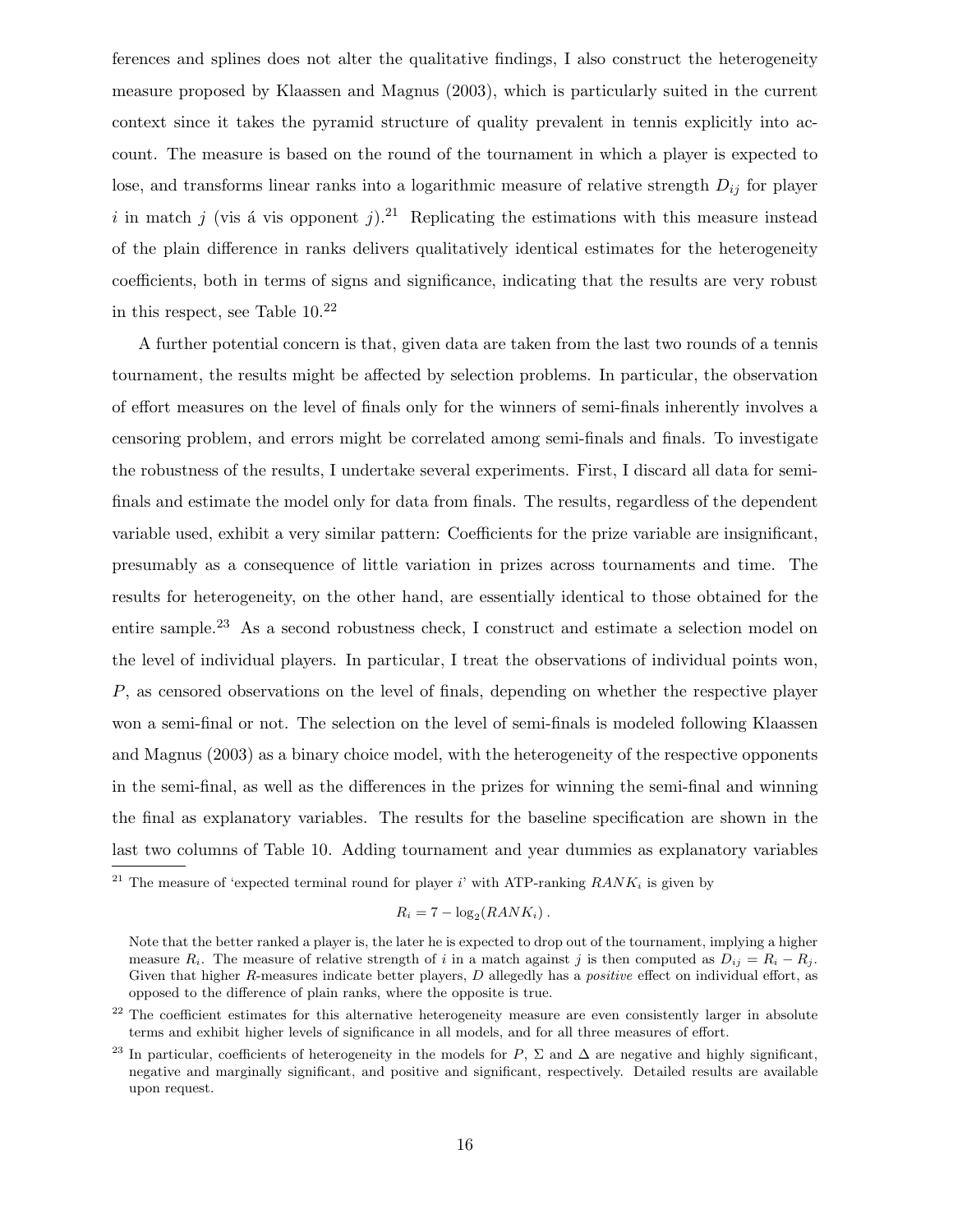in the selection equation leads to essentially identical results. Whatever specification is taken, the inverse Mill's ratio from selection does not significantly affect the coefficients obtained for the final stage regressions. The coefficient estimates for the variables of interest are essentially the same as those obtained with the regressions for finals only. In other words, selection seems to play no role for the results obtained in the previous sections.  $24$ 

Finally, the concepts of prizes used seem less problematic, since the respective sums of prize money used as regressor indeed measure the pecuniary reward of winning a (stage) tournament, i.e. match, just as required for being consistent with the theoretical counterpart. Interestingly, as indicated by the estimations for finals, variation in prizes over the course of a tournament, that is the option value of being able to win the 'jack pot' in terms of the final winner's prize, seems to primarily determine incentives, as predicted by Rosen (1986). Variation in prizes across tournaments, on the other hand, has an insignificant effect on effort.

#### **6 Concluding Remarks**

This paper tests two hypotheses from tournament theory using data from professional tennis tournaments. These data are particularly suited for validating the assumption that prizes affect the effort players exert during the tournament through the respective incentives to win the tournament, and for testing whether *ex ante* heterogeneity in terms of opponents' ranking decreases their efforts.

The results reveal that incentives in terms of prizes promote performance in terms of the number of games won by individual players and total effort exerted during a match, as measured by the total number of games played. In particular, higher stage prizes, and the substantially higher prizes to be won in finals as compared to semifinals significantly promote effort exertion. This confirms previous empirical findings.

The second and major novel finding of this paper is that the extent to which a match between two opponents is biased in terms of their initial relative strength indeed determines the match outcomes through affecting effort exertion. In particular, the number of games won by a player, the total number of games played, and the difference in games won by the favorite

<sup>&</sup>lt;sup>24</sup> The same is true when player dummies are included. For comparison, I also estimate the the probability that a player wins a particular match using the heterogeneity measure  $D_{ij}$  as defined in footnote 21 at the beginning of the match as only explanatory variable, replicating the forecasting method of the winner of a tennis match at the outset of the match proposed by Klaassen and Magnus (2003). While they use data for all matches played by males at Wimbledon between 1992 and 1995, I use data on semi-finals and finals of various tournaments between 1990 and 2002 as described in section 2. The logit coefficients for D are almost identical to the coefficients they find, even though obtained on an entirely different data set. Detailed results are available upon request.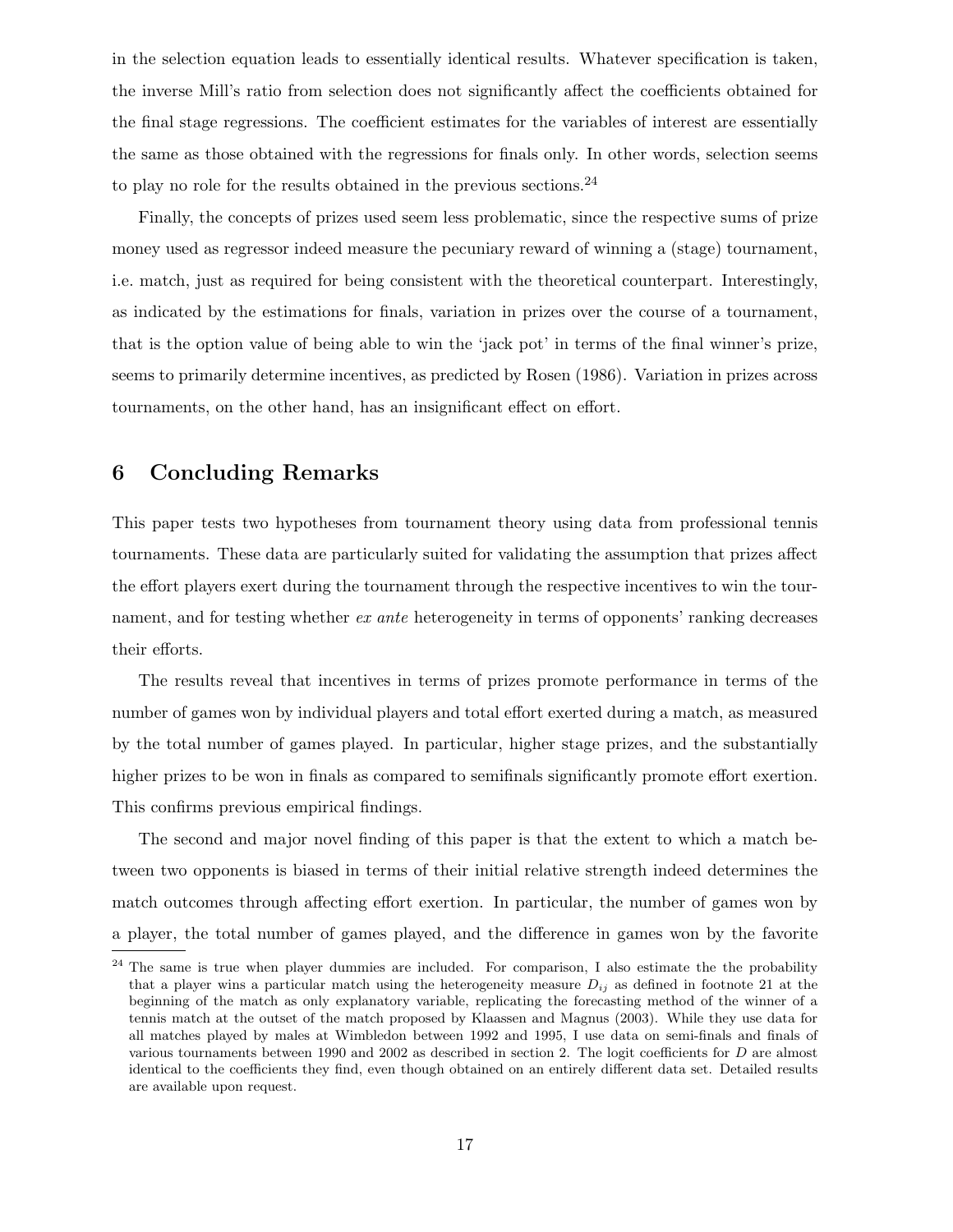and the underdog are affected by contestants' ranking prior to the match both through a plain capability effect as well as through an incentive effect. Both effects can be disentangled by separately investigating different categories of players. While both effects reinforce each other when underdogs are concerned, capability and incentive effects work against each other for favorites. The significantly different results for underdogs and favorites provide evidence for a negative effect of player heterogeneity on their incentives. Moreover, incentive effects of heterogeneity as measured by relative rankings prior to the match are stronger, the more valuable the information about heterogeneity is. In matches with about equally experienced opponents, who are already professionals for some time, rankings provide a good indicator about their opponents current shape. Consequently, in these matches, the impact of heterogeneity measured by rank differences on individual and total games won, is larger than in matches with opponents who have less experience with each other. Extensive robustness checks confirm the findings.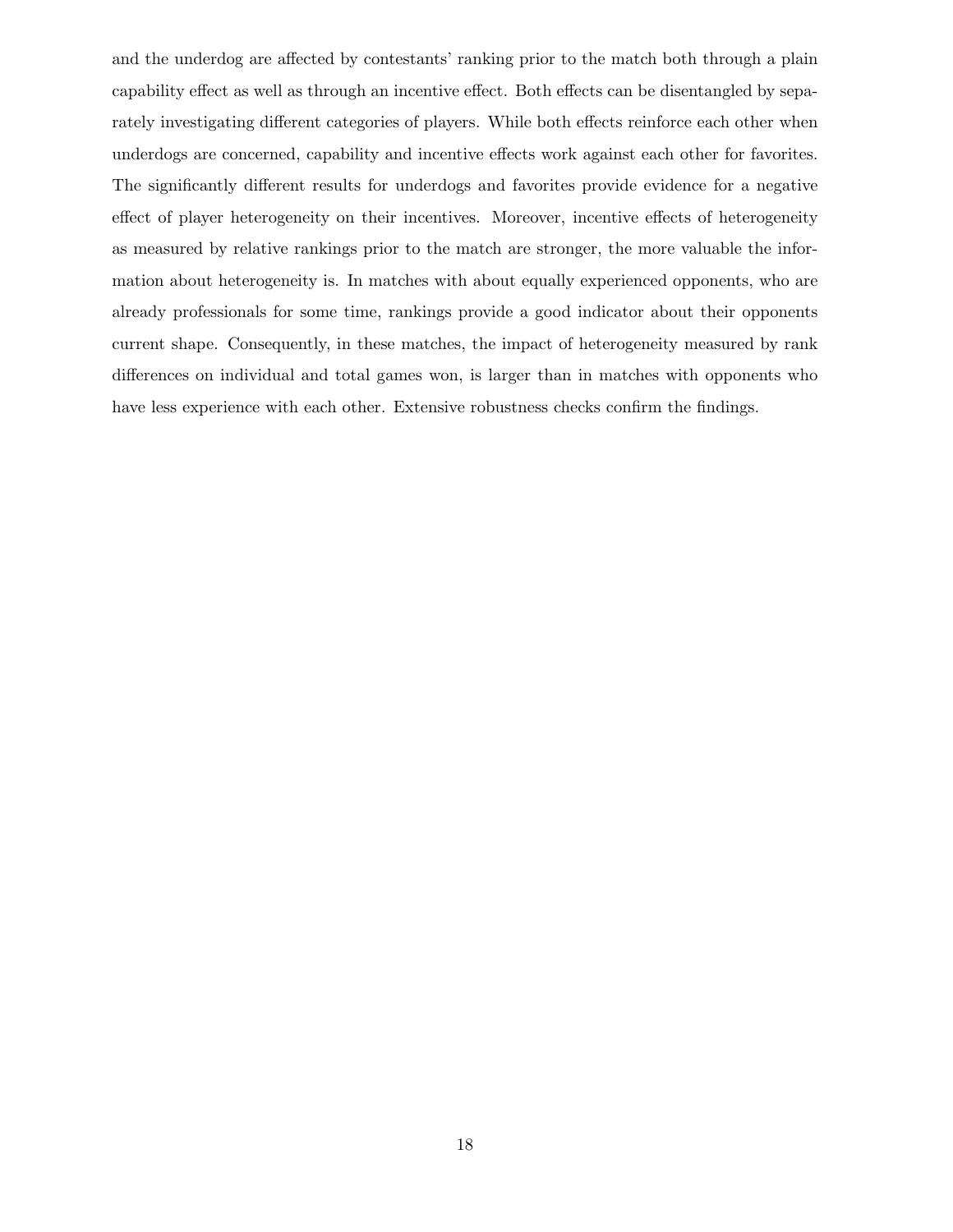## **References**

- Abrevaya, J. (2002): "Ladder Tournaments and Underdogs: Lessons from Professional Bowling," *Journal of Economic Behavior and Organization*, 47(1), 87–101.
- BECKER, B., AND M. HUSELID (1992): "The Incentive Effects of Tournament Compensation Systems," *Administrative Science Quarterly*, 37, 336–350.
- Bognanno, M. L. (2001): "Corporate Tournaments," *Journal of Labor Economics*, 19(2), 290–315.
- BULL, C., A. SCHOTTER, AND K. WEIGELT (1987): "Tournaments and Piece Rates: An Experimental Study," *Journal of Political Economy*, 95(1), 1–33.
- Ehrenberg, R. G., and M. L. Bognanno (1990a): "Do Tournaments Have Incentive Effects?," *Journal of Political Economy*, 98(6), 1307–1324.

(1990b): "The Incentive Effects of Tournaments Revisited: Evidence from the European PGA Tour," *Industrial and Labor Relations Review*, 43(Suppl.), 74–88.

- Eriksson, T. (1999): "Executive Compensation and Tournament Theory: Empirical Tests on Danish Data," *Journal of Labor Economics*, 17(2), 262–280.
- Klaassen, F. J., and J. R. Magnus (2001): "Are Points in Tennis Independent and Identically Distributed? Evidence from a Dynamic Binary Panel Data Model," *Journal of the American Statistical Association*, 96, 500–509.
	- (2003): "Forecasting the Winner of a Tennis Match," *European Journal of Operational Research*, 148, 257–267.
- Lazear, E., and S. Rosen (1981): "Rank Order Tournaments as Optimal Labor Contracts," *Journal of Political Economy*, 89(5), 841–864.
- LEVITT, S. D. (1994): "Using Repeat Challengers to Estimate the Effect of Campaign Spending on Election Outcomes in the U.S. House," *Journal of Political Economy*, 102(4), 777–798.
- Orszag, J. M. (1994): "A New Look at Incentive Effects and Golf Tournaments," *Economics Letters*, 46(1), 77–88.
- PRENDERGAST, C. (1999): "The Provision of Incentives in Firms," *Journal of Economic Literature*, XXXVII(1), 7–63.
- Rosen, S. (1986): "Prizes and Incentives in Elimination Tournaments," *American Economic Review*, 76(4), 701–715.
- SCHOTTER, A., AND K. WEIGELT (1992): "Asymmetric Tournaments, Equal Opportunity Laws, and Affirmative Action: Some Experimental Results," *Quarterly Journal of Economics*, 107(2), 511–592.
- Snyder, J. M. (1989): "Election Goals and the Allocation of Campaign Resources," *Econometrica*, 57(3), 637–660.
- Walker, M., and J. Wooders (2001): "Minimax Play at Wimbledon," *American Economic Review*, 91(5), 1521–38.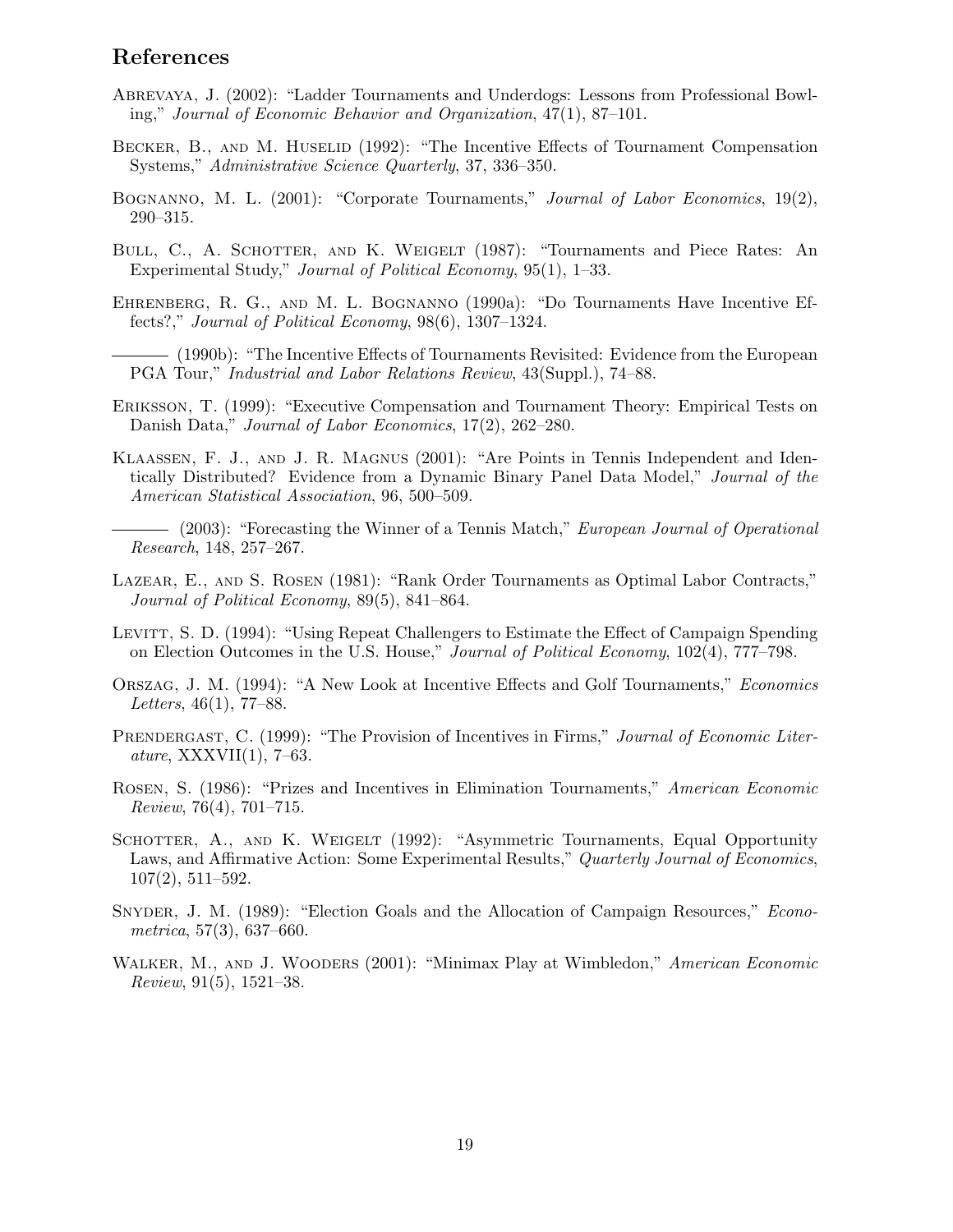|                                                                                                                                                                                                                                                                                     |                                                   |                                                                                     | Dependent Variable: Games won by an Individual Player $P$                                                             |                                                                                                                                            |                                                                                                                                                                      |                                                                                                                                                                          |
|-------------------------------------------------------------------------------------------------------------------------------------------------------------------------------------------------------------------------------------------------------------------------------------|---------------------------------------------------|-------------------------------------------------------------------------------------|-----------------------------------------------------------------------------------------------------------------------|--------------------------------------------------------------------------------------------------------------------------------------------|----------------------------------------------------------------------------------------------------------------------------------------------------------------------|--------------------------------------------------------------------------------------------------------------------------------------------------------------------------|
| Prize for stage<br>(\$1,000)<br>Total prize money<br>$(\$1,000)$<br>Match is final<br>Heterogeneity<br>(own-opponent rank)<br>Heterogeneity <sup>2</sup><br>Prize*Heterogeneity                                                                                                     | 0.009<br>$(0.002)$ **<br>$-0.028$<br>$(0.005)$ ** | $0.43E^{-3}$<br>$(0.50E^{-3})$<br>2.367<br>$(0.383)$ **<br>$-0.028$<br>$(0.005)$ ** | 0.008<br>$(0.002)$ **<br>$-0.027$<br>$(0.010)$ **<br>$\textnormal{-}0.15E^{-3}$<br>$(0.50E^{-4})$ **<br>$-4.10E^{-9}$ | $0.50E^{-3}$<br>$(0.50E^{-3})$<br>2.589<br>$(0.383)$ **<br>$-0.024$<br>$(0.011)$ **<br>$-0.13E^{-3}$<br>$(0.49E^{-4})$ **<br>$-1.45E^{-9}$ | 0.009<br>$(0.002)$ **                                                                                                                                                | $0.50E^{-3}$<br>$(0.50E^{-3})$<br>2.609<br>$(0.383)$ **                                                                                                                  |
|                                                                                                                                                                                                                                                                                     |                                                   |                                                                                     | $(3.77E^{-8})$                                                                                                        | $(3.64E^{-9})$                                                                                                                             |                                                                                                                                                                      |                                                                                                                                                                          |
| <b>Heterogeneity Splines</b><br><b>Strong Favorite</b><br>(Het. $<-50$ )<br>Favorite<br>$(-50 < Het. < -10)$<br>Weak Favorite<br>$(-10<$ Het. $<$ 0)<br>Weak Underdog<br>$(0<$ Het. $<$ 10)<br>Underdog<br>$(10<$ Het. $<$ 50)<br><b>Blatant Underdog</b><br>(Het. >50)<br>Constant | 16.97<br>$(0.911)$ **                             | 12.38<br>$(0.901)$ **                                                               | 17.12<br>$(0.908)$ **                                                                                                 | 12.63<br>$(0.909)$ **                                                                                                                      | $\,0.015\,$<br>(0.017)<br>0.018<br>(0.022)<br>$-0.175$<br>$(0.068)$ **<br>$-0.041$<br>(0.077)<br>$-0.038$<br>(0.027)<br>$-0.032$<br>(0.018)<br>18.64<br>$(1.578)$ ** | $\,0.015\,$<br>(0.017)<br>$0.015\,$<br>(0.022)<br>$-0.186$<br>$(0.067)$ **<br>$-0.030$<br>(0.077)<br>$-0.035$<br>(0.027)<br>$-0.032$<br>(0.018)<br>14.24<br>$(1.684)$ ** |
| Tournament Dummies                                                                                                                                                                                                                                                                  | Yes                                               | Yes                                                                                 | Yes                                                                                                                   | Yes                                                                                                                                        | Yes                                                                                                                                                                  | Yes                                                                                                                                                                      |
| Year Dummies                                                                                                                                                                                                                                                                        | Yes                                               | Yes                                                                                 | Yes                                                                                                                   | Yes                                                                                                                                        | Yes                                                                                                                                                                  | Yes                                                                                                                                                                      |
| $\cal N$<br>$\cal F$                                                                                                                                                                                                                                                                | 920                                               | 920                                                                                 | 920                                                                                                                   | 920                                                                                                                                        | 920<br>$26.67**$                                                                                                                                                     | $\boldsymbol{920}$<br>$26.47**$                                                                                                                                          |
| $\mathbb{R}^2$                                                                                                                                                                                                                                                                      | 0.257                                             | 0.280                                                                               | 0.262                                                                                                                 | 0.284                                                                                                                                      | 0.272                                                                                                                                                                | 0.294                                                                                                                                                                    |

Table 2: **Incentives and Performance: Individuals**

Notes: Robust standard errors in parentheses. ∗∗Coefficient significant at the 1-%-level. <sup>∗</sup>Coefficient significant at the 5-%-level. F-tests for the null that all splines are zero. Degrees of freedom: (1;888), and (1;889), respectively.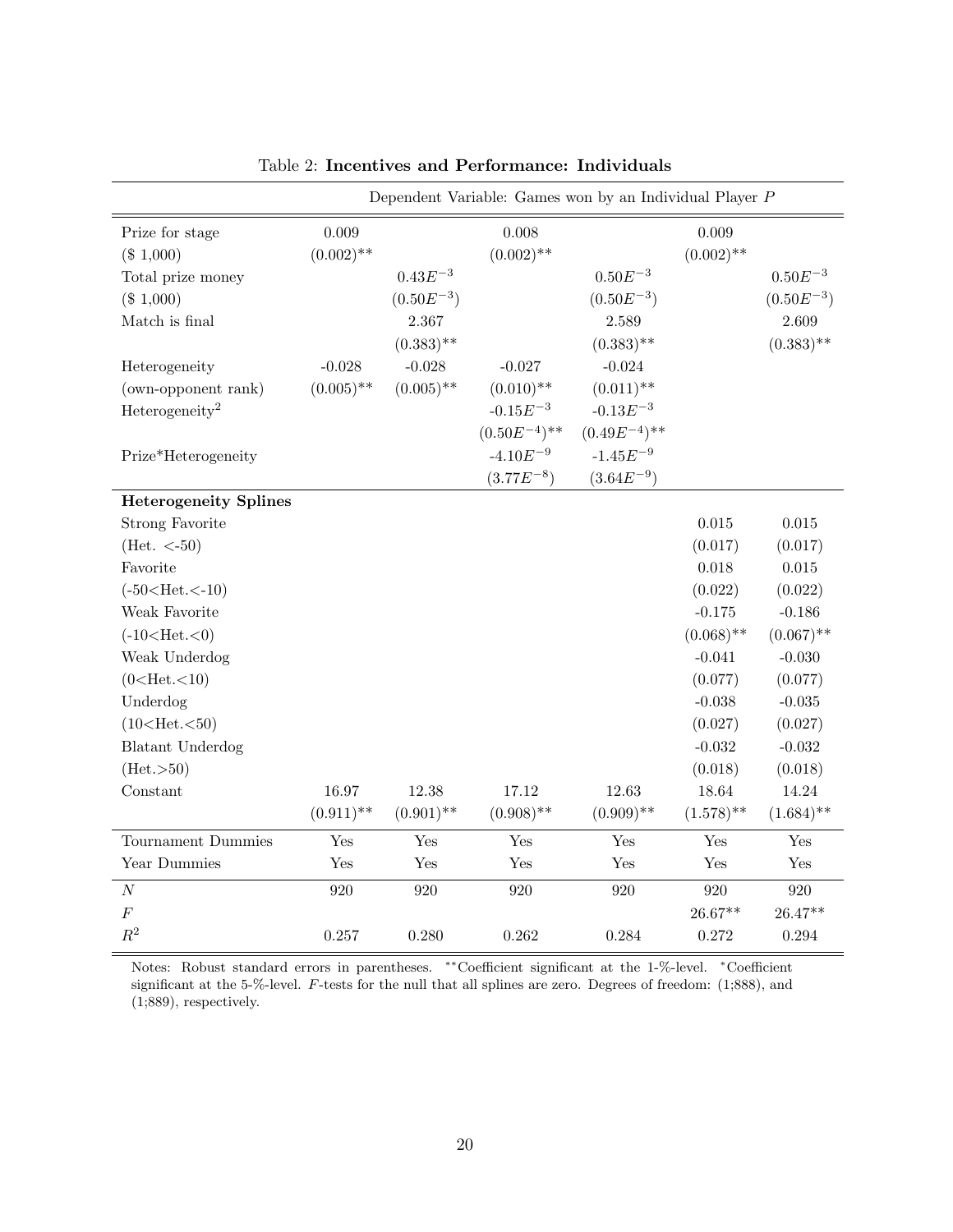|                              |              |              | Dependent Variable: Total number of games played during a match, $\Sigma$ |                |              |               |
|------------------------------|--------------|--------------|---------------------------------------------------------------------------|----------------|--------------|---------------|
| Prize for stage              | 0.017        |              | 0.012                                                                     |                | 0.017        |               |
| $(\$1,000)$                  | $(0.005)$ ** |              | $(0.005)^*$                                                               |                | $(0.005)$ ** |               |
| Total prize money            |              | 0.001        |                                                                           | $0.70E^{-3}$   |              | 0.001         |
| $(\$1,000)$                  |              | (0.001)      |                                                                           | (0.001)        |              | (0.001)       |
| Match is final               |              | 5.165        |                                                                           | 5.124          |              | 5.301         |
|                              |              | $(0.875)$ ** |                                                                           | $(0.876)$ **   |              | $(0.883)$ **  |
| Heterogeneity                | $-0.038$     | $-0.034$     | $-0.092$                                                                  | $-0.047$       |              |               |
| (own-opponent rank)          | $(0.013)$ ** | $(0.013)^*$  | $(0.038)*$                                                                | (0.036)        |              |               |
| Heterogeneity <sup>2</sup>   |              |              | $-0.24E^{-4}$                                                             | $-0.13E^{-3}$  |              |               |
|                              |              |              | $(2.3E^{-3})$                                                             | $(0.24E^{-3})$ |              |               |
| Prize*Heterogeneity          |              |              | $2.44E^{-7}$                                                              | $9.96E^{-9}$   |              |               |
|                              |              |              | $(1.03E^{-7})^*$                                                          | $(1.05E^{-8})$ |              |               |
| <b>Heterogeneity Splines</b> |              |              |                                                                           |                |              |               |
| Close Match                  |              |              |                                                                           |                | 0.446        | $0.555\,$     |
| (0 <  Het.  <5)              |              |              |                                                                           |                | (0.372)      | (0.368)       |
| Unequal Match                |              |              |                                                                           |                | $-0.155$     | $-0.163$      |
| (5 <  Het. <15)              |              |              |                                                                           |                | (0.139)      | (0.136)       |
| Unequal Match                |              |              |                                                                           |                | $-0.009$     | $-0.31E^{-3}$ |
| (15 <  Het. <50)             |              |              |                                                                           |                | (0.052)      | (0.050)       |
| Extremely Unequal Match      |              |              |                                                                           |                | $-0.058$     | $-0.059$      |
| $( \text{Het.} >50)$         |              |              |                                                                           |                | $(0.029)^*$  | $(0.030)$ **  |
| Constant                     | 28.38        | 27.38        | 29.80                                                                     | 31.17          | 26.71        | $26.59\,$     |
|                              | $(3.148)$ ** | $(6.797)$ ** | $(3.160)$ **                                                              | $(7.227)$ **   | $(4.483)$ ** | $(6.842)$ **  |
| Tournament Dummies           | Yes          | Yes          | Yes                                                                       | Yes            | Yes          | Yes           |
| Year Dummies                 | Yes          | Yes          | Yes                                                                       | Yes            | Yes          | Yes           |
| $\cal N$                     | 460          | 460          | 460                                                                       | 460            | 460          | 460           |
| $\boldsymbol{F}$             |              |              |                                                                           |                | 2.16         | 3.02          |
| $\mathbb{R}^2$               | 0.340        | 0.371        | 0.347                                                                     | 0.372          | 0.343        | 0.375         |

Table 3: **Incentives and Performance: Matches (**Σ**)**

Notes: Robust standard errors in parentheses. ∗∗Coefficient significant at the 1-%-level. <sup>∗</sup>Coefficient significant at the 5-%-level. F-tests for the null that all splines are zero. Degrees of freedom: (1;431), and (1;430), respectively.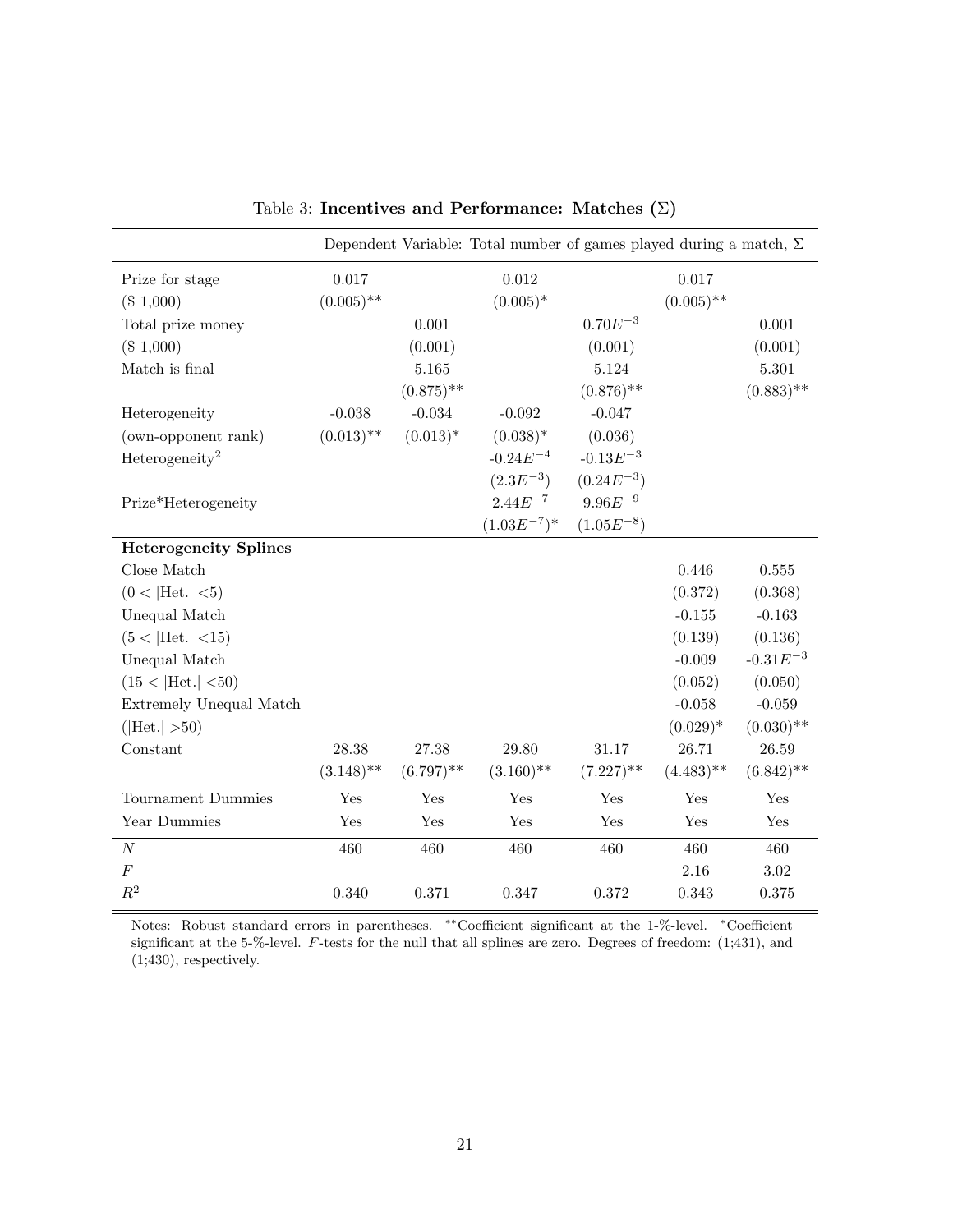|                              |              |                | Dependent Variable: Difference of Points won by favorite and underdog, $\Delta$ |                  |          |                |
|------------------------------|--------------|----------------|---------------------------------------------------------------------------------|------------------|----------|----------------|
| Prize for stage              | 0.001        |                | 0.002                                                                           |                  | 0.002    |                |
| $(\$1,000)$                  | (0.003)      |                | (0.003)                                                                         |                  | (0.003)  |                |
| Total prize money            |              | $-0.78E^{-4}$  |                                                                                 | $0.11E^{-4}$     |          | $-0.22E^{-3}$  |
| (\$1,000)                    |              | $(0.82E^{-3})$ |                                                                                 | $(0.85E^{-3})$   |          | $(0.82E^{-3})$ |
| Match is final               |              | 0.208          |                                                                                 | 0.242            |          | 0.333          |
|                              |              | (0.623)        |                                                                                 | (0.619)          |          | (0.622)        |
| Heterogeneity                | 0.044        | 0.044          | 0.102                                                                           | 0.111            |          |                |
| (own-opponent rank)          | $(0.011)$ ** | $(0.011)$ **   | $(0.033)$ **                                                                    | $(0.032)$ **     |          |                |
| Heterogeneity <sup>2</sup>   |              |                | $-0.41E^{-3}$                                                                   | $-0.39E^{-3}$    |          |                |
|                              |              |                | $(0.18E^{-3})$                                                                  | $(0.20E^{-3})^*$ |          |                |
| Prize*Heterogeneity          |              |                | $-5.54E^{-8}$                                                                   | $-8.79E^{-9}$    |          |                |
|                              |              |                | $(9.15E^{-8})^*$                                                                | $(8.69E^{-9})$   |          |                |
| <b>Heterogeneity Splines</b> |              |                |                                                                                 |                  |          |                |
| Close Match                  |              |                |                                                                                 |                  | 0.475    | 0.486          |
| (0 <  Het.  <5)              |              |                |                                                                                 |                  | (0.267)  | (0.267)        |
| Unequal Match                |              |                |                                                                                 |                  | 0.179    | $0.177\,$      |
| (5 <  Het. <15)              |              |                |                                                                                 |                  | (0.100)  | (0.100)        |
| Unequal Match                |              |                |                                                                                 |                  | 0.017    | 0.019          |
| (15 <  Het.  <50)            |              |                |                                                                                 |                  | (0.036)  | (0.036)        |
| Extremely Unequal Match      |              |                |                                                                                 |                  | 0.016    | 0.015          |
| $( \text{Het.} >50)$         |              |                |                                                                                 |                  | (0.020)  | (0.020)        |
| Constant                     | 1.958        | $-1.223$       | 1.323                                                                           | 0.890            | $-0.101$ | $-2.362$       |
|                              | (2.199)      | (5.185)        | (2.250)                                                                         | (5.104)          | (2.390)  | ((5.163)       |
| Tournament Dummies           | Yes          | Yes            | Yes                                                                             | Yes              | Yes      | Yes            |
| Year Dummies                 | Yes          | Yes            | Yes                                                                             | Yes              | Yes      | Yes            |
| $\cal N$                     | 460          | 460            | 460                                                                             | 460              | 460      | 460            |
| $\boldsymbol{F}$             |              |                |                                                                                 |                  | $9.20**$ | $9.43**$       |
| $\mathbb{R}^2$               | 0.113        | 0.113          | 0.121                                                                           | 0.123            | 0.137    | 0.137          |

Table 4: **Incentives and Performance: Matches (**∆**)**

Notes: Robust standard errors in parentheses. ∗∗Coefficient significant at the 1-%-level. <sup>∗</sup>Coefficient significant at the 5-%-level. F-tests for the null that all splines are zero. Degrees of freedom: (1;431), and (1;430), respectively.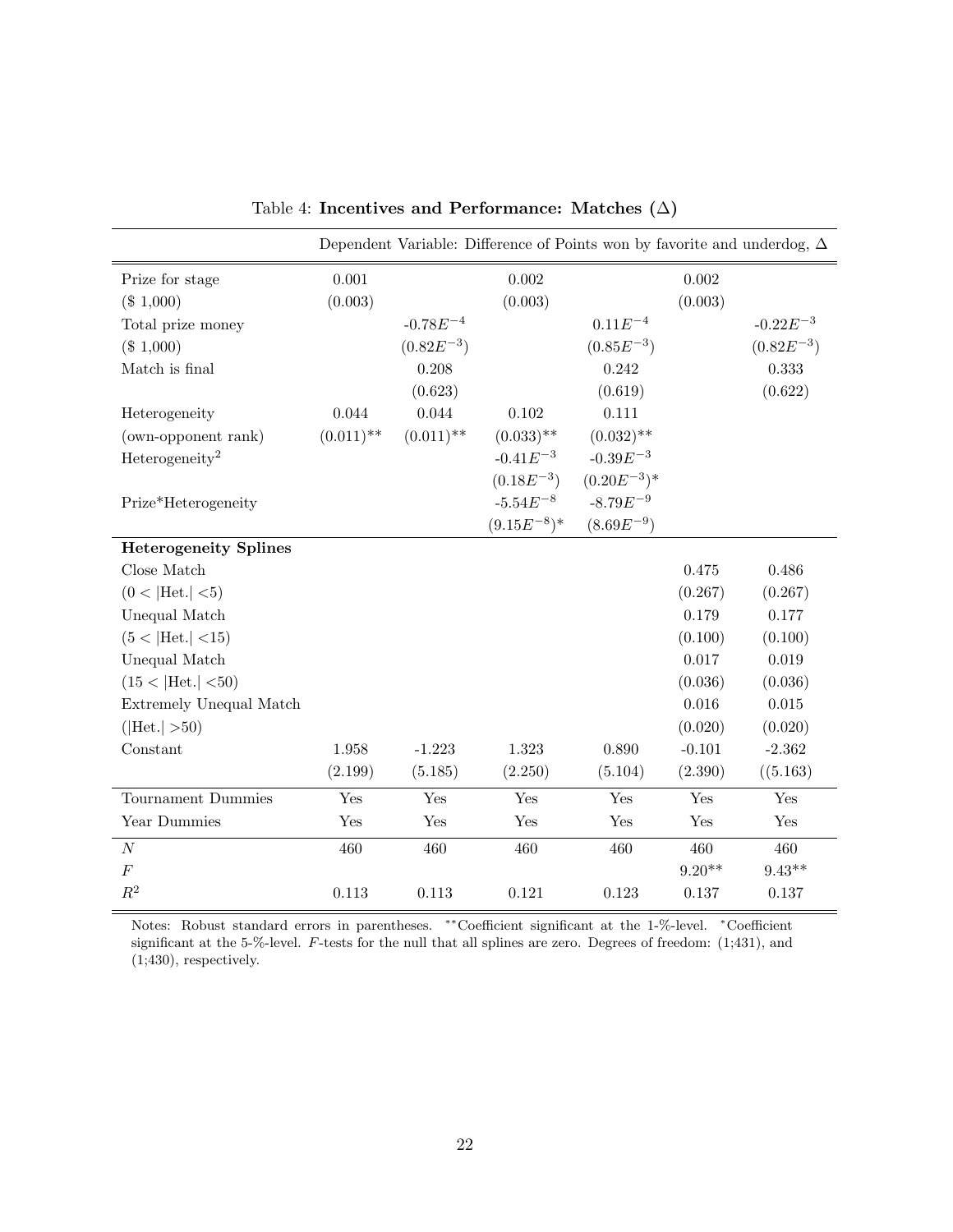|                                                                                                                                             |                      |                  |                       |                | Dependent Variable: Games won by |                 |                       |                  |
|---------------------------------------------------------------------------------------------------------------------------------------------|----------------------|------------------|-----------------------|----------------|----------------------------------|-----------------|-----------------------|------------------|
|                                                                                                                                             |                      | Losers           |                       | Winners        |                                  | Underdogs       |                       | Favorites        |
| Prize for stage<br>(31,000)                                                                                                                 | $(0.003) *$<br>0.007 |                  | $(0.002)$ **<br>0.010 |                | $(0.003)*$<br>0.008              |                 | $(0.003)$ **<br>0.009 |                  |
| Total prize money                                                                                                                           |                      | $0.46E^{-3}$     |                       | $0.38E^{-3}$   |                                  | $0.56E^{-3}$    |                       | $0.48E^{-3}$     |
| (31,000)                                                                                                                                    |                      | $(0.7 \ E^{-3})$ |                       | $(0.5~E^{-3})$ |                                  | $(0.7\ E^{-3})$ |                       | $(0.7 \ E^{-3})$ |
| Match is final                                                                                                                              |                      | 2.178            |                       | 3.053          |                                  | 2.478           |                       | 2.686            |
|                                                                                                                                             |                      | $(0.537)$ **     |                       | $(0.377)**$    |                                  | $(0.571)$ **    |                       | $(0.501)$ **     |
| Heterogeneity                                                                                                                               | $-0.028$             | $-0.028$         | 0.010                 | 0.010          | $-0.041$                         | $-0.039$        | $-0.003$              | $-0.005$         |
| (own-opponent rank)                                                                                                                         | $(0.008)$ **         | $(0.008)$ **     | $(0.005)*$            | $(0.005)$ *    | $(0.009)$ **                     | $(0.009)$ **    | (0.008)               | (0.008)          |
| Constant                                                                                                                                    | 10.45                | 10.47            | 15.75                 | 17.66          | 13.21                            | 14.30           | 15.17                 | 13.08            |
|                                                                                                                                             | $(1.810)**$          | $(4.257)$ **     | $(1.250)$ **          | $(2.848)$ **   | $(2.188)$ **                     | $(4.418)$ **    | $(1.607)$ **          | $(4.125)$ **     |
| Tournament Dummies                                                                                                                          | Yes                  | Yes              | Yes                   | Yes            | Yes                              | Yes             | Yes                   | Yes              |
| Year Dummies                                                                                                                                | Yes                  | Yes              | $Y$ es                | Yes            | Yes                              | Yes             | Yes                   | Yes              |
| $\geq$                                                                                                                                      | 460                  | 460              | 460                   | 460            | 460                              | 460             | 460                   | 460              |
| $R^2$                                                                                                                                       | 0.239                | 0.257            | 0.464                 | 0.510          | 0.205                            | 0.226           | 0.359                 | 0.382            |
| Notes: Robust standard errors are in parentheses. **Coefficient significant at the 1-%-level. *Coefficient<br>significant at the 5-%-level. |                      |                  |                       |                |                                  |                 |                       |                  |

Table 5: Incentives for different player categories Table 5: Incentives for different player categories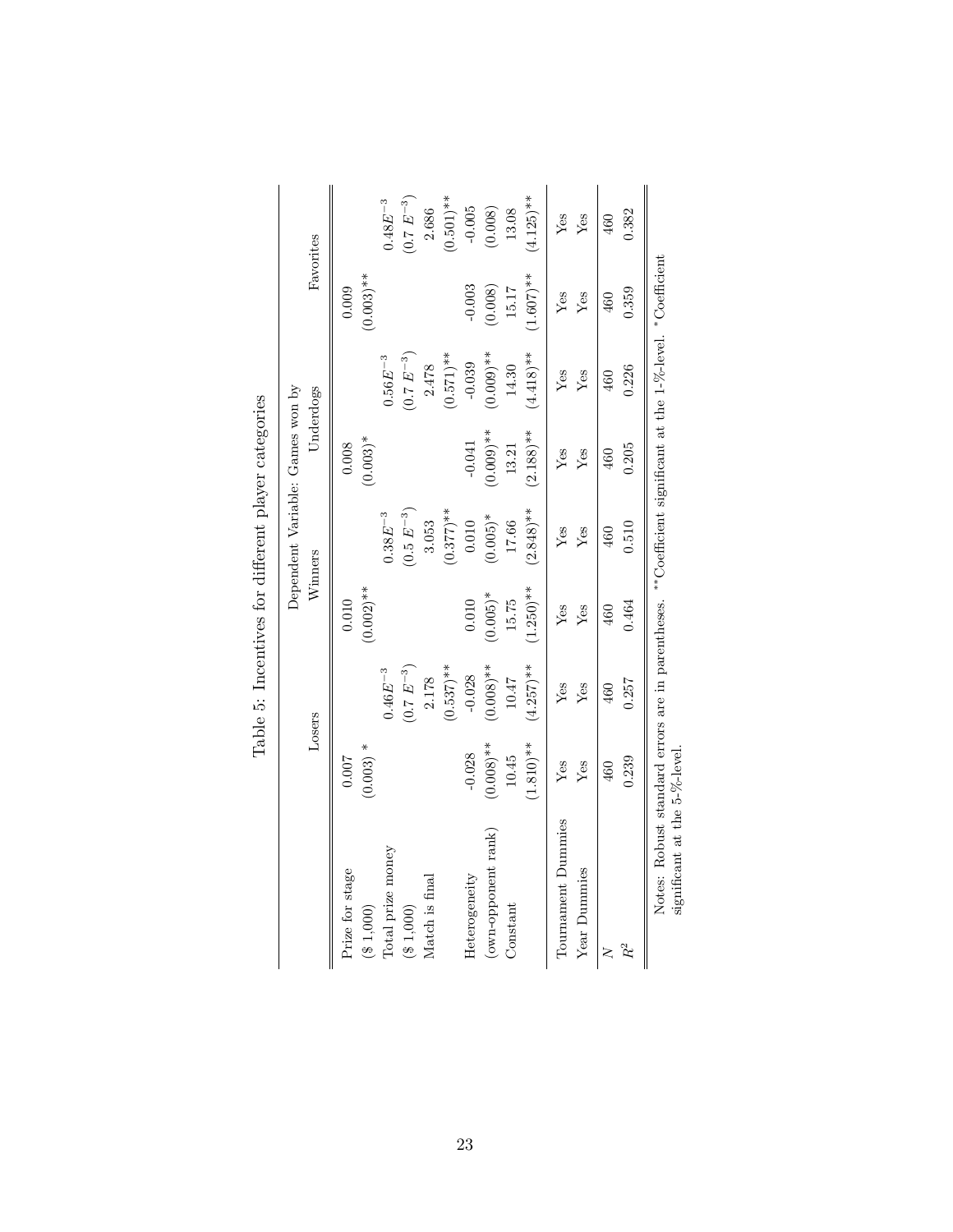|                                                                                                                                             |              |                  |             |              | Dependent Variable: Games won by |              |                  |                       |
|---------------------------------------------------------------------------------------------------------------------------------------------|--------------|------------------|-------------|--------------|----------------------------------|--------------|------------------|-----------------------|
|                                                                                                                                             |              | Losers who were  |             |              |                                  |              | Winners who were |                       |
|                                                                                                                                             |              | Underdogs        | Favorites   |              |                                  | Underdogs    |                  | Favorites             |
| Prize for stage                                                                                                                             | 0.008        |                  | 0.007       |              | 0.010                            |              | 0.011            |                       |
| ( \$ 1,000)                                                                                                                                 | $(0.004) *$  |                  | (0.004)     |              | $(0.003)$ **                     |              | $(0.003)$ **     |                       |
| Total prize money                                                                                                                           |              | $0.95E - 4$      |             | 0.001        |                                  | 0.001        |                  | $-0.22E^{-3}$         |
| ( \$ 1,000)                                                                                                                                 |              | $(0.9 \ E^{-3})$ |             | (0.001)      |                                  | (0.001)      |                  | $(0.6 \ E^{-3})$      |
| Match is final                                                                                                                              |              | 2.463            |             | 2.036        |                                  | 3.061        |                  | 3.142                 |
|                                                                                                                                             |              | $(0.684)$ **     |             | $(0.831)^*$  |                                  | $(0.608)$ ** |                  | $(0.501)$ **          |
| Heterogeneity                                                                                                                               | $-0.028$     | $-0.026$         | 0.014       | 0.015        | $-0.012$                         | $-0.013$     | 0.013            | 0.010                 |
| (own-opponent rank)                                                                                                                         | $(0.010)$ ** | $(0.010)$ **     | (0.022)     | (0.022)      | (0.013)                          | (0.013)      | $(0.006)^*$      | (0.006)               |
| $Constant$                                                                                                                                  | 7.914        | 8.478            | $11.97\,$   | 10.51        | 17.26                            | 14.06        | 10.70            | 12.81                 |
|                                                                                                                                             | $(2.023)**$  | $(2.809)$ **     | $(2.592)**$ | $(2.728)$ ** | $(2.046)$ **                     | $(2.015)$ ** | $(1.283)$ **     | $1.941$ <sup>**</sup> |
| Tournament Dummies                                                                                                                          | $Y$ es       | Yes              | $Y$ es      | Yes          | Yes                              | Yes          | $Y$ es           | $Y$ es                |
| Year Dummies                                                                                                                                | $Y$ es       | Yes              | Yes         | $Y$ es       | Yes                              | Yes          | $Y$ es           | Yes                   |
| $\geq$                                                                                                                                      | 277          | 277              | 183         | 183          | 183                              | 183          | 277              | 277                   |
| $R^2$                                                                                                                                       | 0.251        | 0.275            | 0.430       | 0.442        | 0.561                            | 0.604        | 0.472            | 0.518                 |
| Notes: Robust standard errors are in parentheses. **Coefficient significant at the 1-%-level. *Coefficient<br>significant at the 5-%-level. |              |                  |             |              |                                  |              |                  |                       |

Table 6: Incentives for different player categories Table 6: Incentives for different player categories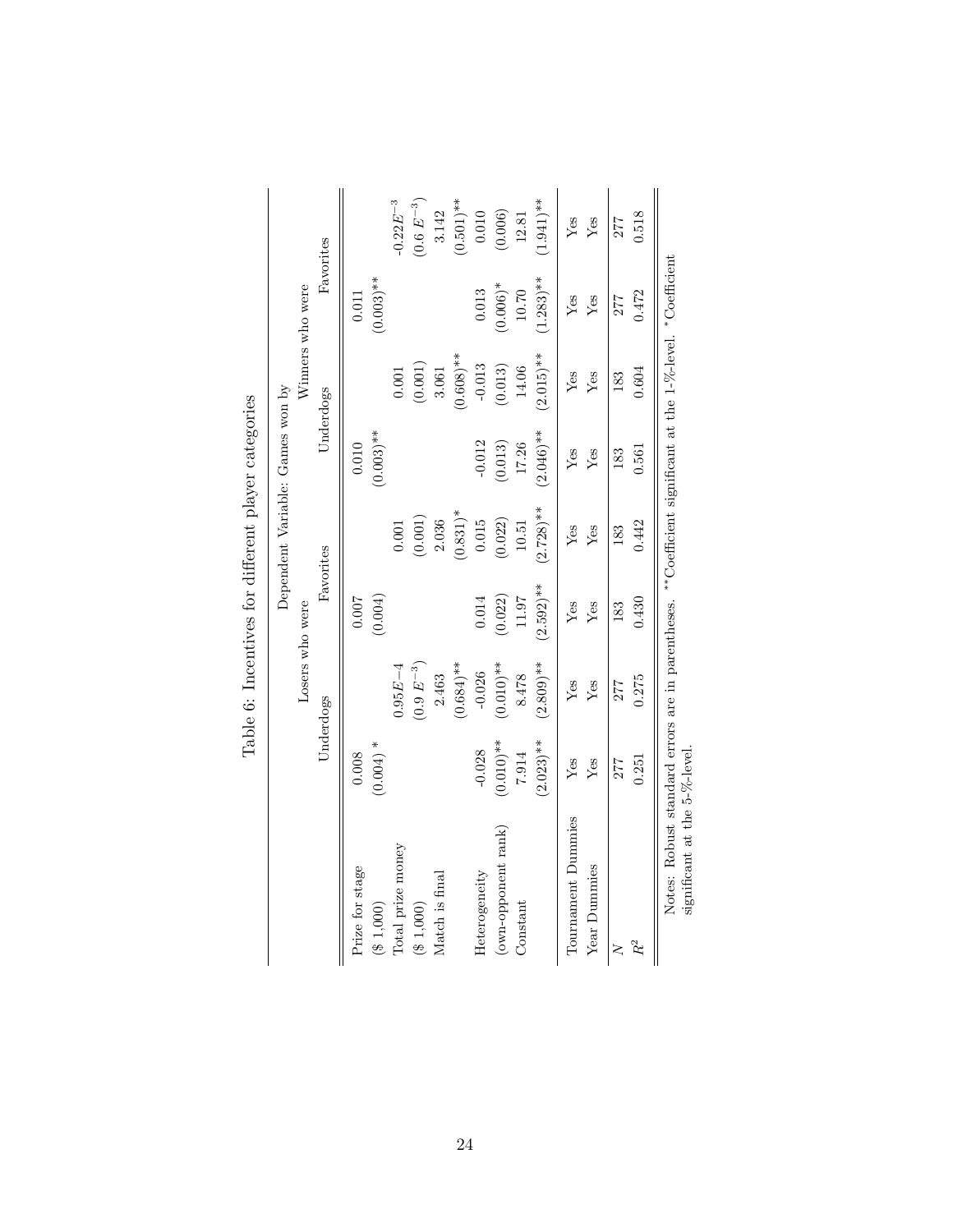|                     |              | Dependent Variable: Individual Points P   |              |               |
|---------------------|--------------|-------------------------------------------|--------------|---------------|
|                     |              | Better known opponent Less known opponent |              |               |
| Prize for stage     | 0.007        |                                           | 0.009        |               |
| $(\$1,000)$         | $(0.002)$ ** |                                           | $(0.004)$ ** |               |
| Total prize money   |              | 0.001                                     |              | $0.52E^{-3}$  |
| $(\$1,000)$         |              | $(0.7 \ E^{-3})$                          |              | $(0.8 E^{-3}$ |
| Match is final      |              | 2.062                                     |              | 3.045         |
|                     |              | $(0.458)$ **                              |              | $(0.715)$ **  |
| Heterogeneity       | $-0.029$     | $-0.029$                                  | $-0.027$     | $-0.027$      |
| (own-opponent rank) | $(0.008)$ ** | $(0.008)$ **                              | $(0.007)$ ** | $(0.006)$ **  |
| Constant            | 17.46        | 13.01                                     | 11.07        | 9.216         |
|                     | $(1.433)$ ** | $(3.877)$ **                              | $(2.053)$ ** | $(2.262)$ **  |
| Tournament Dummies  | Yes          | Yes                                       | Yes          | Yes           |
| Year Dummies        | Yes          | Yes                                       | Yes          | Yes           |
| N                   | 586          | 586                                       | 334          | 334           |
| $R^2$               | 0.304        | 0.321                                     | 0.262        | 0.291         |

Table 7: **Incentives and Ranking Significance: Individuals**

Notes: Observations grouped with regards to Information about the opponent. Group "Better known opponent" only includes matches with both players having about equal experience as professional (less than 4 years difference) and the underdog is professional for more than 3 years. Group "Less Known Opponent" is the complementary group. Robust standard errors are in parentheses. ∗∗Coefficient significant at the 1%-level. <sup>∗</sup>Coefficient significant at the 5% level.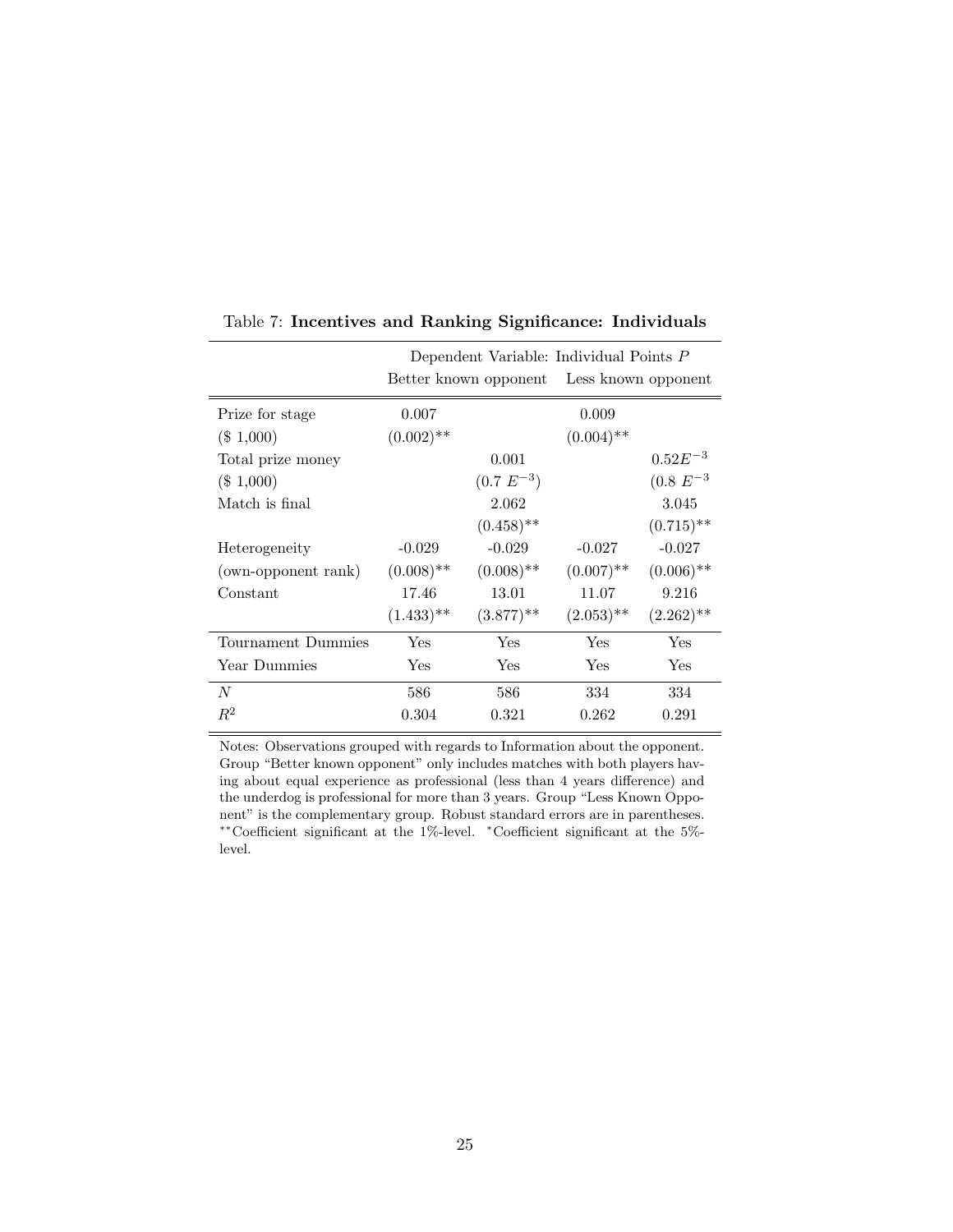|                     |              | Dependent Variable: Total Points, $\Sigma$ |                     |              |
|---------------------|--------------|--------------------------------------------|---------------------|--------------|
|                     |              | Better known opponent                      | Less known opponent |              |
| Prize for stage     | 0.014        |                                            | 0.018               |              |
| $(\$1,000)$         | $(0.005)$ ** |                                            | $(0.010)$ **        |              |
| Total prize money   |              | 0.002                                      |                     | 0.001        |
| $(\$1,000)$         |              | (0.002)                                    |                     | (0.002)      |
| Match is final      |              | 4.040                                      |                     | 5.890        |
|                     |              | $(1.018)$ **                               |                     | $(1.700)$ ** |
| Heterogeneity       | $-0.048$     | $-0.049$                                   | $-0.035$            | $-0.031$     |
| (own-opponent rank) | $(0.023)$ *  | $(0.023)$ *                                | $(0.018)$ **        | (0.018)      |
| Constant            | 36.69        | 24.96                                      | 17.93               | 18.58        |
|                     | $(3.482)$ ** | $(8.558)$ **                               | $(4.019)$ **        | $(1.909)$ ** |
| Tournament Dummies  | Yes          | Yes                                        | <b>Yes</b>          | Yes          |
| Year Dummies        | Yes          | Yes                                        | Yes                 | Yes          |
| N                   | 293          | 293                                        | 167                 | 167          |
| $R^2$               | 0.416        | 0.441                                      | 0.334               | 0.372        |

Table 8: **Incentives and Ranking Significance: Matches (**Σ**)**

Notes: Dependent variable is the sum of all points played during a given match. Observations grouped with regards to Information about the opponent. Group "Better known opponent" only includes matches with both players having about equal experience as professional (less than 4 years difference) and the underdog is professional for more than 3 years. Group "Less Known Opponent" is the complementary group. Robust standard errors are in parentheses. ∗∗Coefficient significant at the 1%-level. <sup>∗</sup>Coefficient significant at the 5%-level.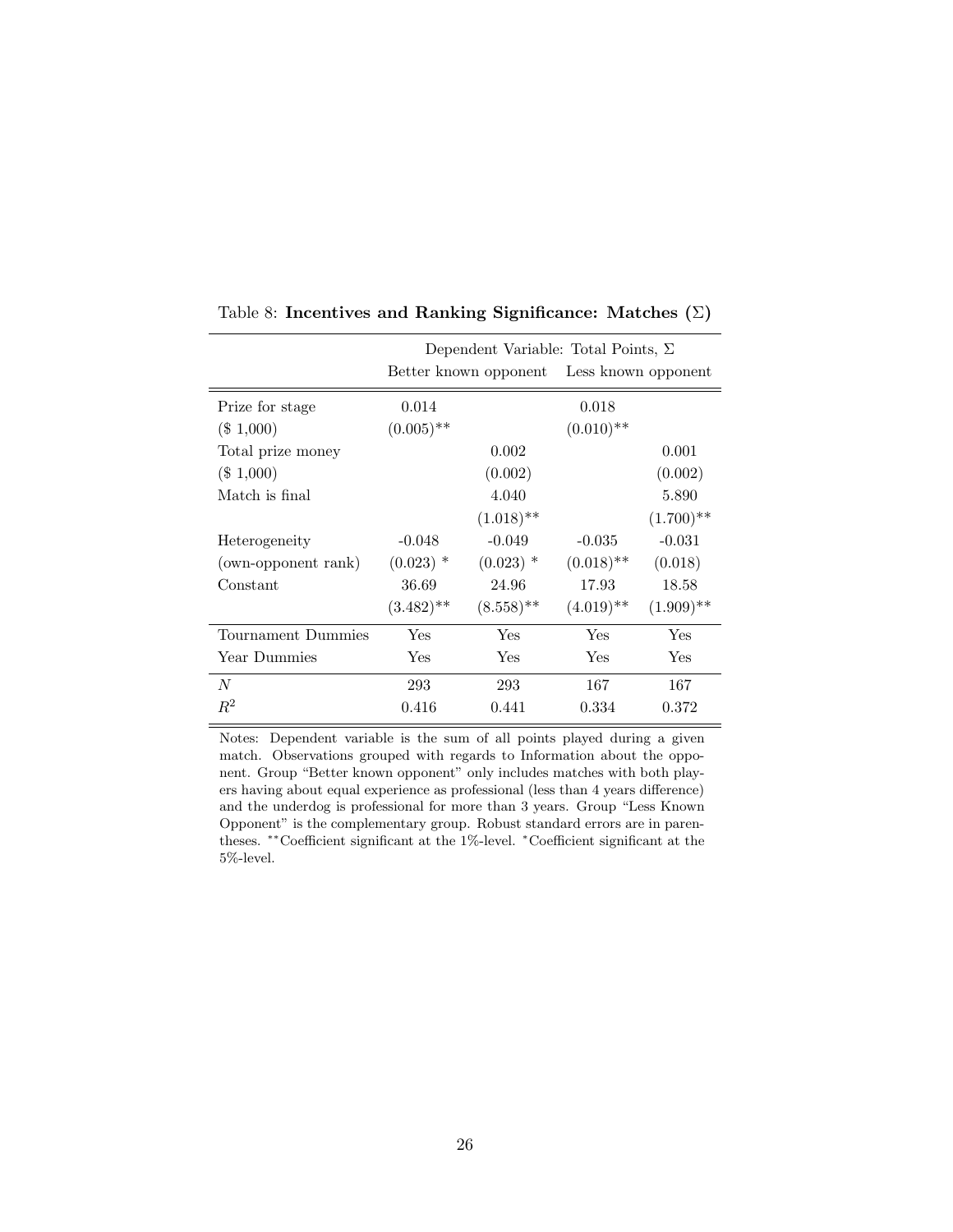|                     |              | Dependent Variable: Point Difference, $\Delta$ |              |                     |
|---------------------|--------------|------------------------------------------------|--------------|---------------------|
|                     |              | Better known opponent                          |              | Less known opponent |
| Prize for stage     | 0.005        |                                                | $-0.004$     |                     |
| $(\$1,000)$         | (0.003)      |                                                | (0.006)      |                     |
| Total prize money   |              | $-0.20E^{-3}$                                  |              | $-0.001$            |
| $(\$1,000)$         |              | (0.001)                                        |              | (0.001)             |
| Match is final      |              | 0.888                                          |              | $-0.342$            |
|                     |              | (0.759)                                        |              | (1.159)             |
| Heterogeneity       | 0.058        | 0.060                                          | 0.033        | 0.034               |
| (own-opponent rank) | $(0.021)$ ** | $(0.021)$ **                                   | $(0.012)$ ** | $(0.012)$ **        |
| Constant            | 0.451        | $-1.452$                                       | 9.523        | 10.41               |
|                     | (2.160)      | (6.542)                                        | $(2.816)$ ** | $(3.480)$ **        |
| Tournament Dummies  | Yes          | Yes                                            | Yes          | Yes                 |
| Year Dummies        | Yes          | Yes                                            | Yes          | Yes                 |
| N                   | 293          | 293                                            | 167          | 167                 |
| $\mathbb{R}^2$      | 0.157        | 0.154                                          | 0.220        | 0.219               |

Table 9: **Incentives and Ranking Significance: Matches (**∆**)**

Notes: Dependent variable is the difference of points won by favorite and underdog during a given match. Observations grouped with regards to Information about the opponent. Group "Better known opponent" only includes matches with both players having about equal experience as professional (less than 4 years difference) and the underdog is professional for more than 3 years. Group "Less Known Opponent" is the complementary group. Robust standard errors are in parentheses. ∗∗Coefficient significant at the 1%-level. <sup>∗</sup>Coefficient significant at the 5%-level.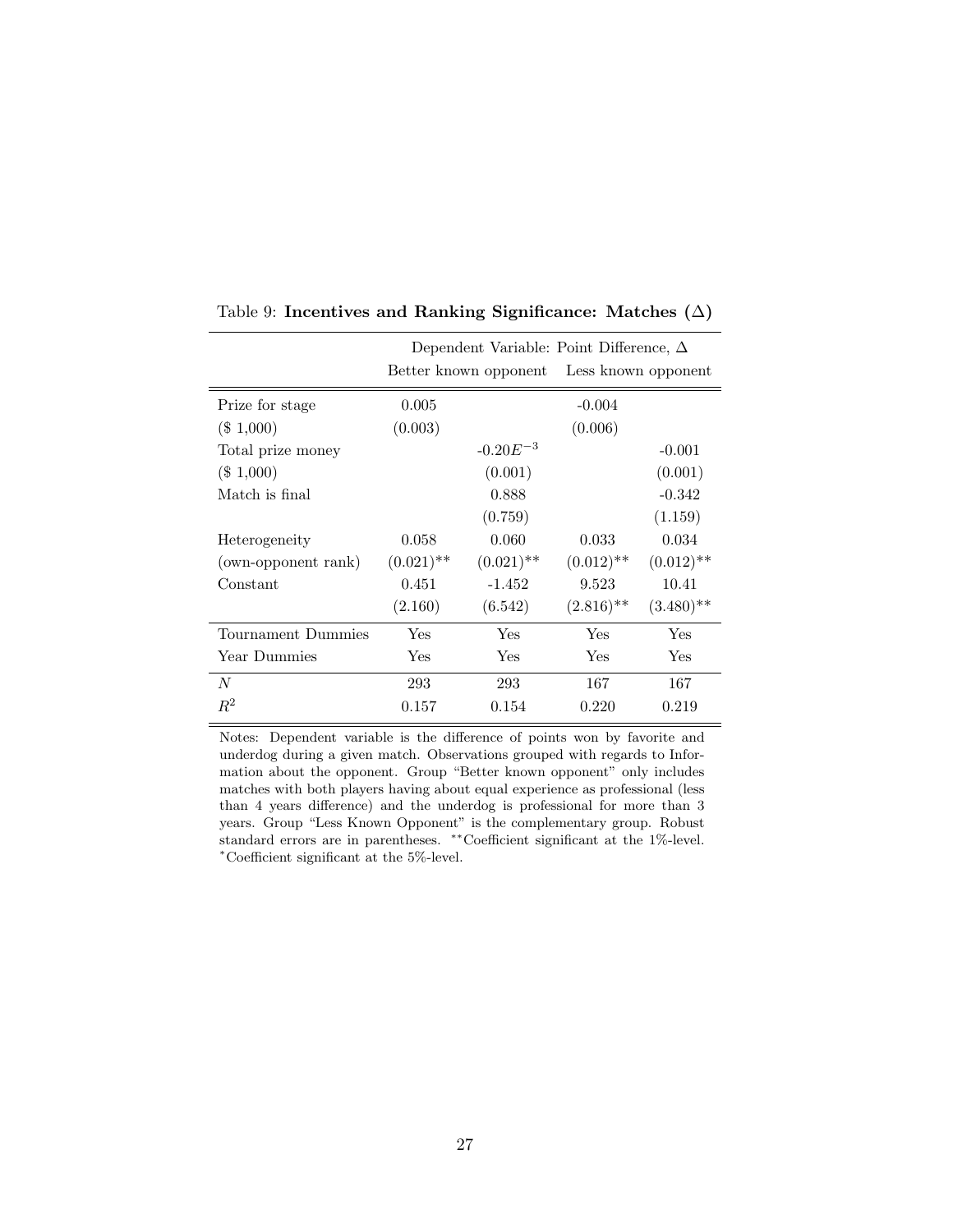|                                |                       |                               |                       |              | Dependent Variable: Games won by an Individual Player $P$ |                  |
|--------------------------------|-----------------------|-------------------------------|-----------------------|--------------|-----------------------------------------------------------|------------------|
|                                |                       | OLS: Individual Fixed Effects |                       |              |                                                           | Selection Model  |
| Prize for stage<br>$(\$1,000)$ | 0.005<br>$(0.002)$ ** |                               | 0.006<br>$(0.002)$ ** |              | 0.003<br>(0.007)                                          | 0.003<br>(0.006) |
| Total prize money              |                       | $1.88E^{-4}$                  |                       | $2.07E^{-4}$ |                                                           |                  |
| $(\$1,000)$                    |                       | (0.001)                       |                       | (0.001)      |                                                           |                  |
| Match is final                 |                       | 1.847                         |                       | 1.893        |                                                           |                  |
|                                |                       | $(0.391)$ **                  |                       | $(0.388)$ ** |                                                           |                  |
| Heterogeneity                  | $-0.012$              | $-0.013$                      |                       |              | $-0.039$                                                  |                  |
| (own-opponent rank)            | $(0.006)^1$           | $(0.006)^*$                   |                       |              | $(0.012)$ **                                              |                  |
| Heterogeneity                  |                       |                               | 0.258                 | 0.272        |                                                           | 0.584            |
| (Klaassen/Magnus, 2003)        |                       |                               | $(0.086)$ **          | $(0.085)$ ** |                                                           | $(0.140)$ **     |
| Constant                       | 1 18.13               | 19.04                         | 4.427                 | 7.490        | 13.28                                                     | 14.10            |
|                                | $( (1.743)$ **        | $(2.624)$ **                  | $(1.938)$ **          | $(2.282)^*$  | $(2.816)$ **                                              | $(3.187)$ **     |
| Tournament Dummies             | Yes                   | Yes                           | Yes                   | Yes          | Yes                                                       | Yes              |
| Year Dummies                   | Yes                   | Yes                           | Yes                   | Yes          | Yes                                                       | Yes              |
| Player Dummies                 | Yes                   | Yes                           | Yes                   | Yes          | $\rm No$                                                  | $\rm No$         |
| Selection Equation             |                       |                               |                       |              |                                                           |                  |
| Prize for reaching final       |                       |                               |                       |              | $3.81E^{-8}$                                              | $3.72E^{-8}$     |
| (\$1,000)                      |                       |                               |                       |              | $(4.82E^{-7})$                                            | $(4.83E^{-7})$   |
| Heterogeneity (semi)           |                       |                               |                       |              | $-0.007$                                                  |                  |
| (own-opponent rank)            |                       |                               |                       |              | $(0.001)$ **                                              |                  |
| Heterogeneity (semi)           |                       |                               |                       |              |                                                           | 0.100            |
| (Klaassen/Magnus, 2003)        |                       |                               |                       |              |                                                           | $(0.019)$ **     |
| Constant                       |                       |                               |                       |              | $-0.466$                                                  | $-0.470$         |
|                                |                       |                               |                       |              | $(0.099)$ **                                              | $(0.100)$ **     |
| $\lambda$                      |                       |                               |                       |              | 2.786                                                     | 0.319            |
|                                |                       |                               |                       |              | (2.331)                                                   | (1.863)          |
|                                |                       |                               |                       |              |                                                           |                  |
| $\cal N$                       | 920                   | 920                           | 920                   | 920          | 920                                                       | 920              |
| Censored $\cal N$              |                       |                               |                       |              | 620                                                       | 620              |
| $\mathbb{R}^2$                 | 0.393                 | 0.405                         | 0.398                 | 0.410        |                                                           |                  |

|  |  |  | Table 10: Incentives and Performance: Some Robustness Results |  |  |  |
|--|--|--|---------------------------------------------------------------|--|--|--|
|--|--|--|---------------------------------------------------------------|--|--|--|

Notes: Heterogeneity measure following Klaassen and Magnus (2003) is constructed as in footnote 21. Standard errors in parentheses, robust standard errors for OLS. ∗∗Coefficient significant at the 1-%-level. <sup>∗</sup>Coefficient significant at the 5-%-level. <sup>1</sup>Coefficient significant at the 10-%-level. LR-test statistics for independence of selection and evaluation equation:  $\chi^2(1) = 1.20$  and  $\chi^2(1) = 0.03$ , respectively.